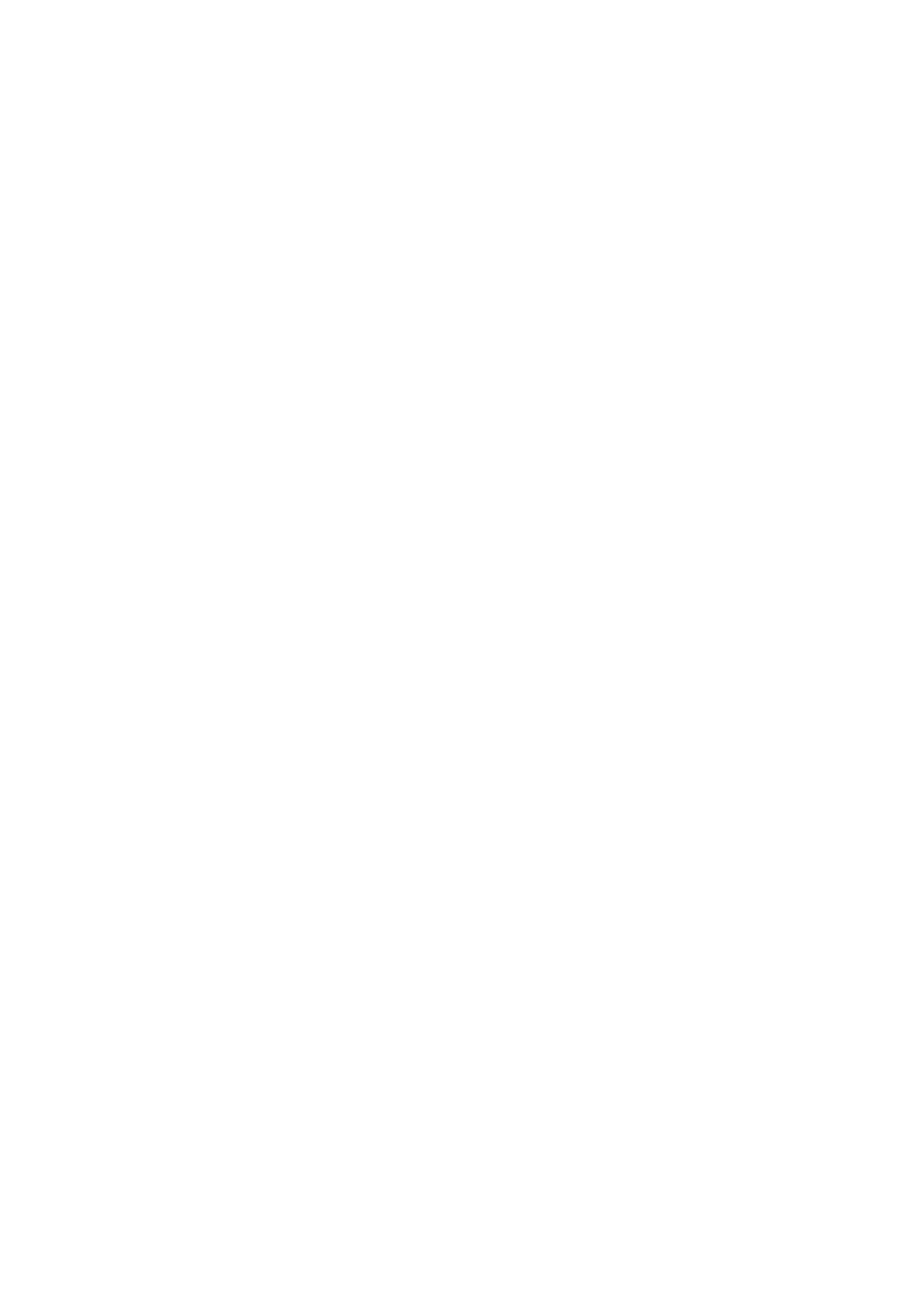

# **Contents**

| 1           | <b>Introduction</b>                                                 | 1              |  |  |
|-------------|---------------------------------------------------------------------|----------------|--|--|
| $\mathbf 2$ | <b>Executive summary</b>                                            | $\overline{2}$ |  |  |
| 3           | <b>Remit and work programme</b>                                     | 7              |  |  |
| 3.1         | Remit of the Armitt Review                                          | $\overline{7}$ |  |  |
| 3.2         | The Advisory Panel                                                  | $\overline{7}$ |  |  |
| 3.3         | Work Programme                                                      | 8              |  |  |
| 4           | <b>Diagnosis of the issues</b>                                      | 10             |  |  |
| 4.1         | Overview                                                            | 10             |  |  |
| 4.2         | Diagnosis of current issues and difficulties                        | 10             |  |  |
| 4.3         | Previous attempts to provide special regimes for infrastructure     |                |  |  |
| 5           | <b>Study of Overseas/UK institutions</b>                            | 15             |  |  |
| 5.1         | Overseas institutions                                               | 15             |  |  |
| 5.2         | Relevant UK institutions                                            |                |  |  |
| 5.3         | Overall conclusions                                                 | 17             |  |  |
| 6           | <b>Blueprint for a National Infrastructure Commission</b>           | 18             |  |  |
| 6.1         | Overview                                                            |                |  |  |
| 6.2         | Establishing the National Infrastructure Commission                 |                |  |  |
| 6.3         | Remit of the National Infrastructure Commission                     |                |  |  |
| 6.4         | The National Infrastructure Assessment                              |                |  |  |
| 6.5         | Interaction with Government and Parliament                          |                |  |  |
| 6.6         | Impact on existing regimes/institutions                             |                |  |  |
| 7           | <b>Questions and answers</b>                                        | 25             |  |  |
|             | The "Call for Evidence"<br><b>Appendix 1</b>                        | 27             |  |  |
|             | <b>Appendix 2</b><br>List of respondents to the "Call for Evidence" | 28             |  |  |
|             | <b>Overview of Institutions studied</b><br><b>Appendix 3</b>        | 29             |  |  |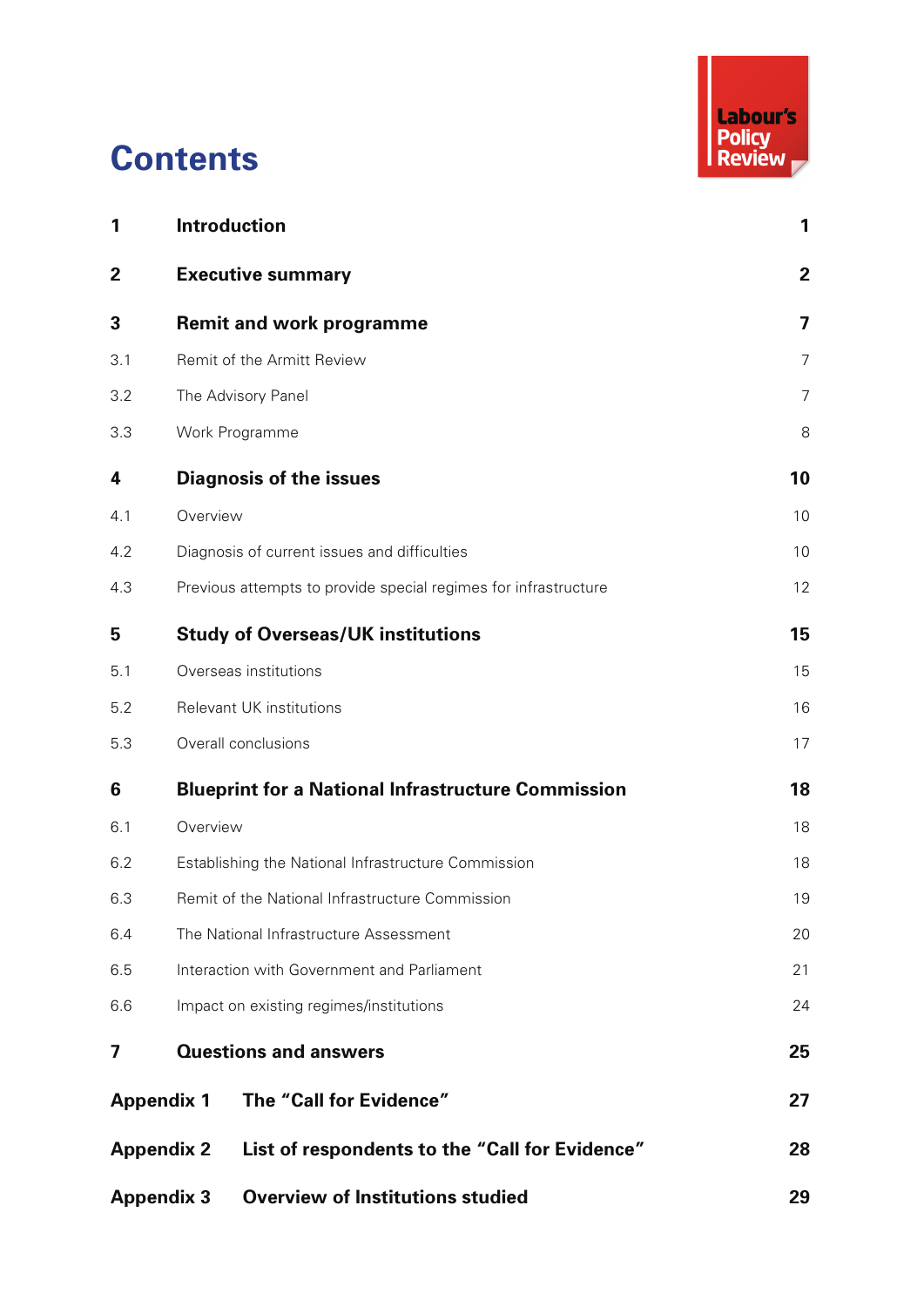# **1 Introduction**

Any successful modern economy needs excellent infrastructure. The Victorians understood this and in many areas we are still using the infrastructure that they bequeathed to us. Today we cannot dodge the need to adapt what we have inherited or the critical importance of investing for the future. A growing population and changes in the shape of the economy create extra and different demands.

The UK needs affordable clean energy, modern communication systems, flood defences that can cope with the effects of climate change and a transport system that can cope with ever growing demand and which links business with markets and people with families, leisure and job opportunities. If we fail to meet these challenges, we will fail to grow our economy and fail to provide the quality of life that we would want for our children and our grandchildren.

All this is widely understood across the political spectrum but the UK is still struggling to deliver the necessary investment. This is leading to congested roads and airports, the threat of energy brown outs and water shortages. The UK has proven our ability to deliver major projects. The Olympics was a brilliant example of the capability of our engineering and construction sector. High Speed One and Heathrow Terminal Five are other great examples. However, at the front-end of the investment cycle we seem to encounter problems; understanding why we must invest, what we must build, how and when we are going to deliver projects and then sticking to decisions. What are often missing are the enabling factors of cross party support and clear objectives.

It is of course easy, but probably unfair, to blame politicians for vacillation and dodging the difficult issues. Planning and delivering major infrastructure is complex, especially in a country that prizes democratic accountability and where much of the key infrastructure is in private hands but also subject to regulation. Resolution of these issues is why Ed Miliband and Ed Balls asked me to develop a way forward which has cross party support for evidence-based decision making at its core.

With my colleagues I have consulted widely and found a large degree of agreement about the challenges and what needs to be done. This Review sets out our recommendation for a new independent National Infrastructure Commission. Our proposals build on past efforts and seek to learn from experience at home and abroad. We are suggesting what we believe is practicable and doable.

I would like to thank all those who have contributed to our work and especially my highly experienced Advisory Panel. The UK's infrastructure is critical to its future. I believe that these proposals can help to ensure that going forward, it is delivered more effectively.

Sir John Armitt CBE

September 2013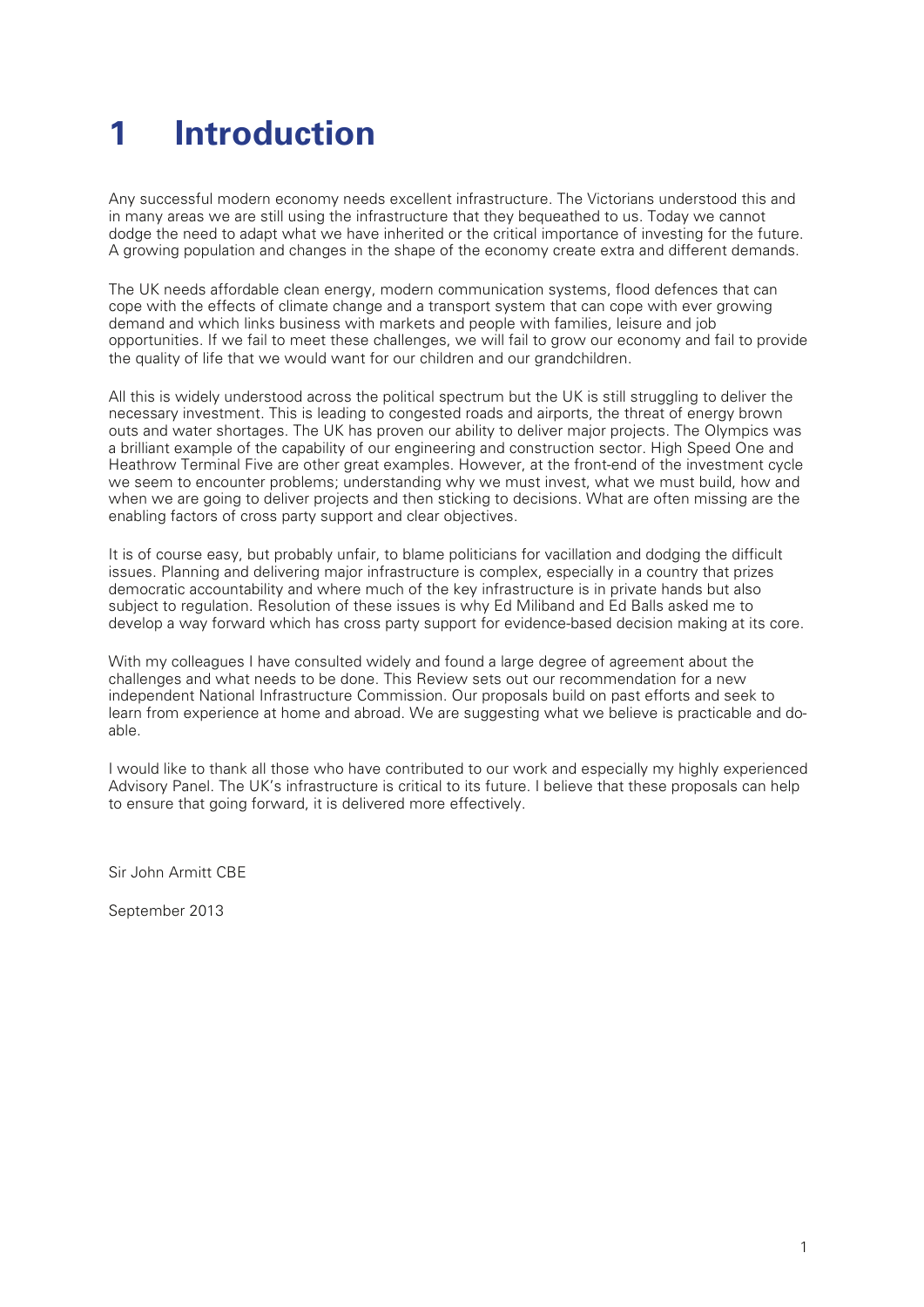# **2 Executive summary**

#### **Overview and recommendation**

Effective infrastructure has long been recognised as an essential ingredient of an efficient and successful economy. The UK was one of the first economies to develop its physical infrastructure and this accelerated its movement from an agricultural to an industrial and urban society.

However, today there is growing evidence that the UK's infrastructure has not been renewed or enhanced when needed. Indeed in 2012, the World Economic Forum ranked the UK 24th for the overall quality of its infrastructure in its report on global competitiveness. Causes for concern include:

- a 2006 study of the UK transport system by Sir Rod Eddington which warned that the cost of congestion could potentially rise to £36bn per annum by 2025;
- the threat posed to the UK's position as an international aviation hub by its lack of investment in runway capacity in the south east of England;
- the fact that a fifth of the UK's electricity generating capacity is due to come offline within 10 years. As a result, OFGEM has warned of the risk of power shortages by 2015; and
- the fragility of the UK's water supply highlighted by the droughts of 2011 and 2012.

Any failure to address these issues will have real consequences for the day to day quality of life of our people.

To maintain the UK's international competitiveness, we urgently require a coherent 25-30 year national infrastructure strategy. This should be underpinned by an evidence-based assessment of our needs and clear plans as to how these needs will be fulfilled. Any such strategy cannot be delivered without a strong and enduring political will. However, this presents challenges given the confrontational nature of UK politics and the short-term pressures of our electoral cycle. Indeed, political and policy risk around UK infrastructure is perceived to be growing with the result that investor confidence has been undermined

The Armitt Review has sought to square this circle by considering:

- what institutional structure will best support the type of long term strategic decision making that is demanded by infrastructure planning and implementation; and
- how the cross-party consensus that is fundamental to actually delivering upon these decisions can be forged.

Our central recommendation is a new National Infrastructure Commission with statutory independence. Each decade, this body would undertake an evidence-based assessment of the UK's infrastructure needs over a 25-30 year horizon. It would focus predominantly on "nationally significant" infrastructure as defined by the 2008 Planning Act and consult fully with all relevant stakeholders. Once the National Infrastructure Commission has completed its assessment of needs, its work would be passed to Government to obtain Parliament's approval. It would then be the responsibility of Government Departments to produce plans for each infrastructure sector including details of specific projects and the funding and delivery arrangements for these schemes.

To prevent any potentially damaging drift in policy, once the Commission has completed its assessment of needs, it would continue to play a key challenge and monitoring role. New statute would require Government to work up the Sector Plans within 12 months of the Commission's initial report. The Commission would then provide an independent assessment as to whether the policies contained within the Sector Plans were fit for purpose and addressed the needs it had identified prior to these Plans being submitted to Parliament for approval. Finally, it would report each year on how effectively the Sector Plans were being implemented.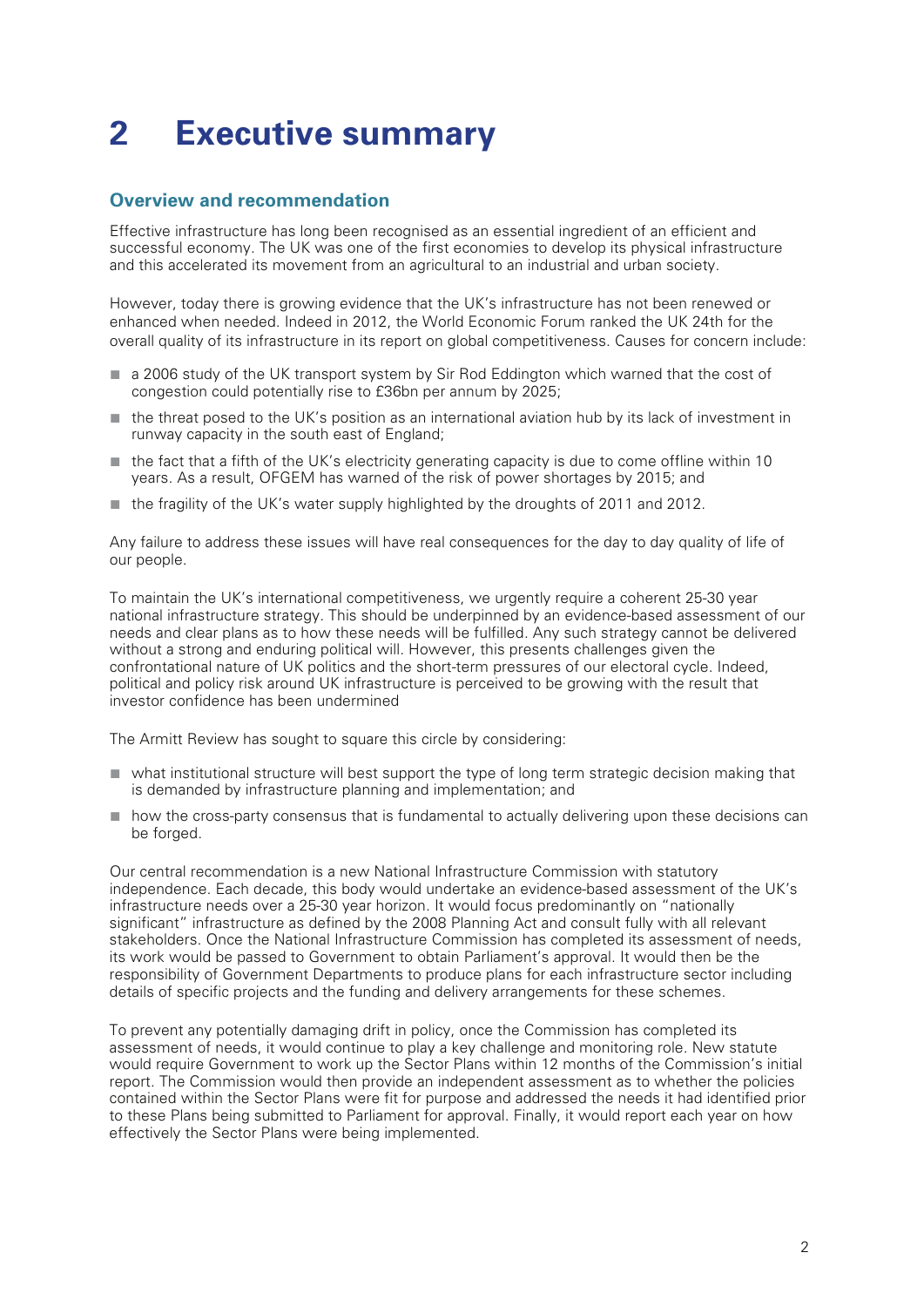This new framework would:

- give a step-change in our understanding of the UK's future needs for "nationally significant" infrastructure; and
- build momentum by holding politicians to account to produce and implement robust proposals within clear timescales.

The Armitt Review has found widespread support for these proposals. Indeed, the need for a National Infrastructure Commission that is independent of Government has been echoed by the following studies that have been undertaken in parallel with our work:

- *Investing for Prosperity* issued by the London School of Economics Growth Commission in February 2013;
- *Overcoming Short- termism with British business* issued by Sir George Cox in March 2013;
- *Transport for Growth* issued by EEF, the Manufacturer's Organisation in April 2013; and
- *State of the Nation* issued by the Institute of Civil Engineering in June 2013.

#### **Diagnosis of the issues**

The Advisory Panel has consulted widely issuing a "Call for Evidence" to around 150 individuals and organisations at the heart of promoting, investing in and delivering the UK's infrastructure.

The responses provide little grounds for concern over the UK's ability to build major projects. The 2012 London Olympics saw the delivery on time and on budget of £9bn of investment in stadia and transport links and the Crossrail project is progressing well. There also appears to be no shortage of appetite amongst financial institutions to invest in the UK's infrastructure providing that the balance between risk and return is structured appropriately. Rather, the UK's difficulties stem from two central issues at the front end of the project cycle.

Firstly, successive Governments have failed to set strategic priorities for infrastructure based on clear projections of future needs. The Office for National Statistics forecasts that the UK population will grow to over 73 million people by 2035. However, there is little evidence that the Government is planning for the infrastructure that will be needed by then to support another 10 million people.

Strategic planning is complicated by the fact that much of the UK's key infrastructure is held in private hands. Whilst the privatisations of the 1980s may have improved efficiency, they have also led to a fragmentation of sectors such as water and electricity and a blurring of accountability for creating sufficient infrastructure capacity over the long term. As one of the respondents to our consultation said, "at present, no single body in the UK takes a view of what the picture on the front of the jigsaw box looks like. Rather we hope it comes together, mainly by chance, via the work of a number of separate parties such as investors, regulators and Government."

The second issue is policy uncertainty. The lack of clarity around the UK's long term needs has made it difficult to sustain cross-party political consensus on controversial infrastructure issues. This has resulted in reversals of policy and prevarication over decision making. Changes in the direction of policy following the election of a new Government have also contributed to a "stop-start" approach to investment.

These issues have crystallised most starkly in the area of airport capacity in the south east of England. The 2003 "*The Future of Air Transport"* White Paper set out a 30 year strategy which identified the need for additional runways at both Heathrow and Stansted. However, the White Paper was not progressed and after a change of Government in 2010, the idea of expansion at Heathrow and Stansted was dropped. Most recently, the Davies Review has been established to reconsider this question. The hope is that an independent, evidence based assessment of the issues will help to create political consensus around what has proved to be a highly controversial area of policy. However, by the time Davies reports in 2015, a delay of 12 years will have occurred since the 2003 White Paper. Meanwhile rival hub airports such as Amsterdam will have stolen a march on the UK by delivering major investments in runway capacity.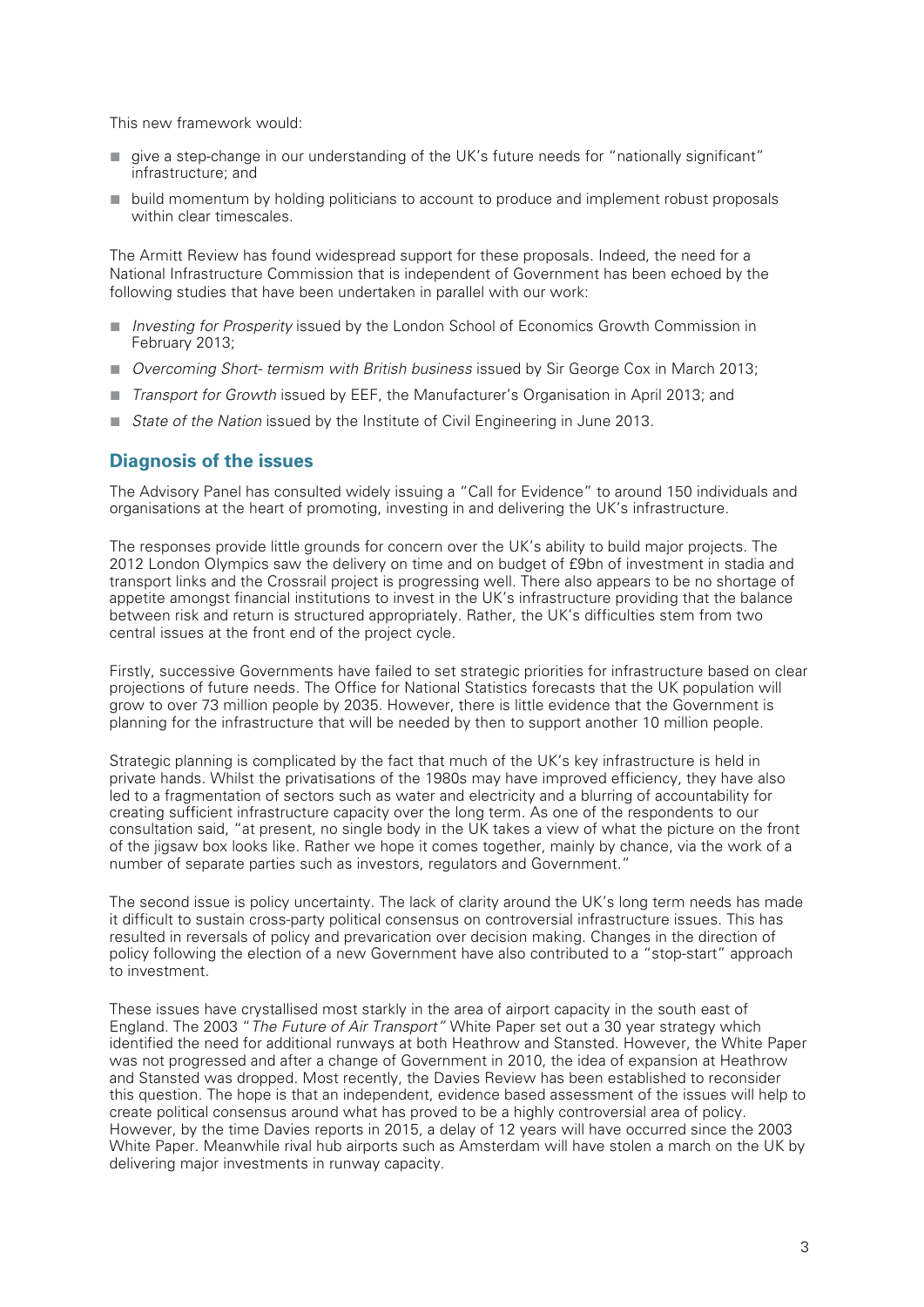#### **A National Infrastructure Commission**

The National Infrastructure Commission would be set up by an Act of Parliament. Its remit would be to identify the UK's infrastructure needs over the next 25-30 years in order to foster long term economic growth across the UK and maintain our competitiveness amongst the G20 nations. The Commission would also be required to ensure that its recommendations were consistent with achieving the UK's long term climate change targets.

Every ten years, the Commission would produce a National Infrastructure Assessment looking at the UK's needs over a 25-30 year time horizon. The Assessment would focus predominantly on "nationally significant" infrastructure as defined by the 2008 Planning Act. It would cover all of the key economic infrastructure sectors (energy, transport, water, waste and telecommunications) in parallel, rather than looking at individual sectors in isolation. It would set out an overarching vision for the strategic development of our national infrastructure, taking account of the main interdependencies between the sectors. In addition, for each major sector, the Assessment would prioritise the type and scale of investment needed for the UK to maintain its international competitiveness over 5-10 and 20 year timeframes.

In developing its conclusions, the Commission would consider a wide range of projections such as economic growth forecasts, population trends and technological changes. It would also take account of environmental issues and obligations and the regulatory requirements of each sector. In so doing, the Commission would engage widely with outside experts, including infrastructure providers, Non Governmental Organisations, Local Government, investors and regulators. Its National Infrastructure Assessment would also be subject to a formal consultation process before it could be finalised.

Once completed, the National Infrastructure Assessment would be submitted to the Chancellor. The Chancellor would then have a statutory obligation to lay the Assessment before Parliament within a six month period together with any amendments that the Government might propose. The National Infrastructure Assessment would then be debated in Parliament and subject to a vote in both Houses. Following Parliamentary approval, individual Government Departments would then have an obligation to produce Sector Infrastructure Plans within a 12 month timescale.

The Sector Plans would (as with the existing system of National Policy Statements) provide the next level of detail by setting out the specific schemes and projects that Government would promote or support to meet the needs identified by the Commission. However, in addition – in order to provide added confidence to investors – the Sector Plans would also be required to set out:

- the sources of funding that would be drawn upon in order to deliver the proposed investments;
- the timeframes for implementation of all major projects; and
- the preferred vehicle(s) for delivering any new infrastructure.

All Sector Infrastructure Plans would be laid before Parliament for debate and approval. At the same time, the Commission would provide Parliament with a statement commenting on the consistency of the Government's proposals with the infrastructure needs that it had identified. If the Commission thought any Sector Plans fell short of what it believed was necessary, it would say so, publicly, before Parliament took a vote.

Once the Sector Infrastructure Plans had been approved by Parliament they would in aggregate form a new evidence-based National Infrastructure Plan for the UK. The Commission would then monitor how effectively the Sector Infrastructure Plans were being implemented with the results of this independent scrutiny being published each year.

Within the first three years of its existence, the Commission should be asked to submit to Parliament a National Infrastructure Assessment covering the key sectors. Subject to approval, this would then be passed to the respective Government Departments to allow them to develop an initial set of Sector Plans.

In establishing this new process, the Government would need to decide how best to guide policy during the period of transition. For the purposes of this report we have assumed that projects within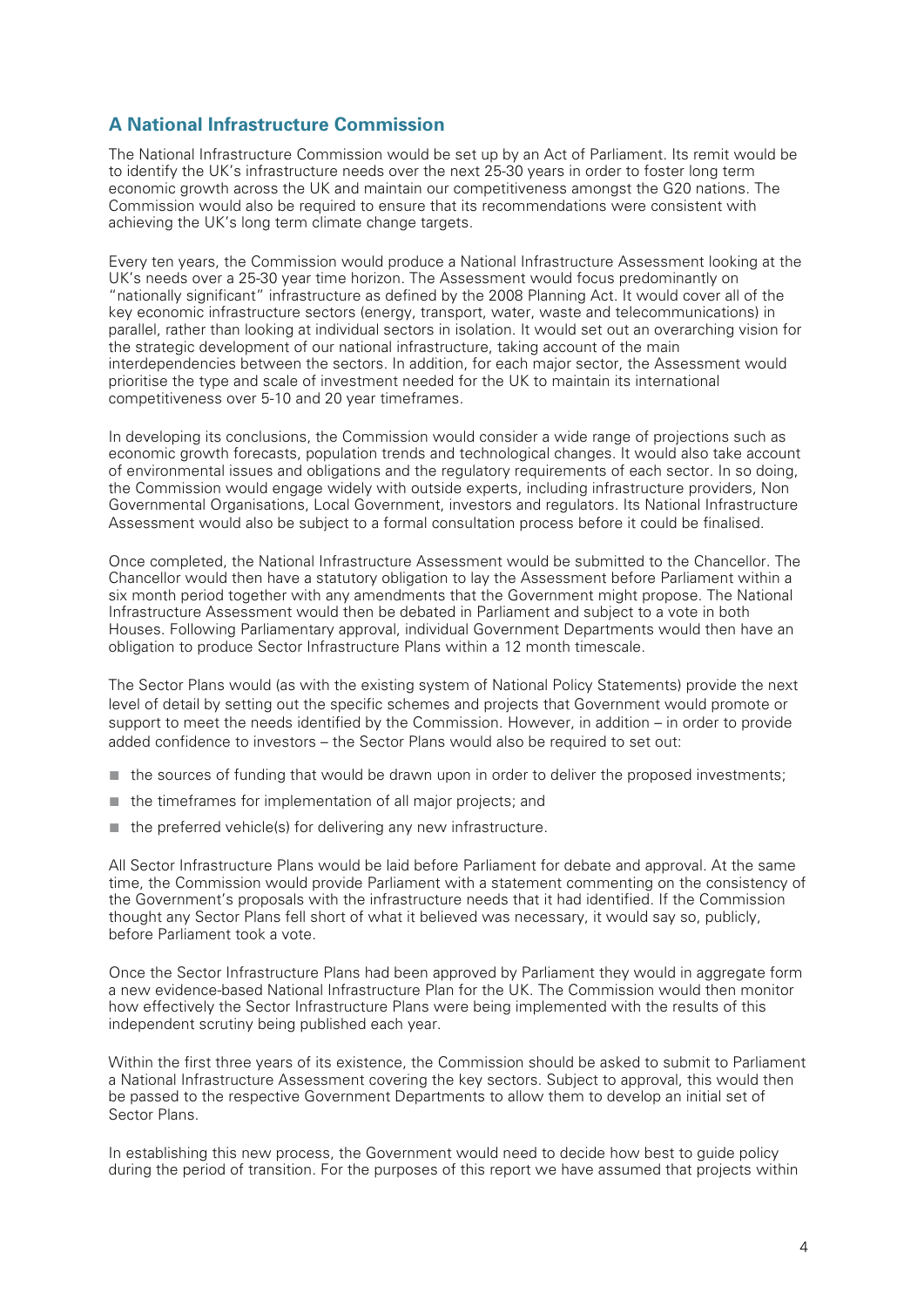the current National Infrastructure Plan would continue to progress and that the next Government will press on with the conclusions of the Davies Review on airport capacity.

#### **Why do we need an independent Commission?**

There have been a number of innovations introduced by both the previous Government and the Coalition in recent years. However, experience has highlighted certain shortcomings of these initiatives such as the 2008 Planning Act and Infrastructure UK. For example:

- the annual National Infrastructure Plan produced by Infrastructure UK is not strategic. It is essentially a list of projects which is not built up from an evidence-based assessment of the UK's long term needs;
- following the 2008 Planning Act, the production of National Policy Statements (to be replaced by Sector Infrastructure Plans) has been left to the discretion of Departments. This has often resulted in policy and bureaucratic drift; and
- Infrastructure UK does not enjoy the profile of independent bodies such as the Office of Budget Responsibility and the Committee on Climate Change. This means that its annual progress reports lack the authority that comes with statutory independence.

A new Commission will be strategic and evidence based. Our proposals retain democratic accountability whilst reducing the present scope for policy drift that is so damaging to investor confidence. In particular:

- the Commission's evidence based approach will promote a better public understanding of the key issues concerning the UK's infrastructure. It will develop evidence about the state of the nation's assets and the likely impact of key economic, environmental and demographic trends. It will also build an understanding of the implications of either delaying investment or doing nothing. In short, the Commission would provide the level of strategic thinking that has largely been absent in the UK over the past 30 years;
- Parliament will make Departments subject to clear timetable disciplines. They will be required to produce Sector Infrastructure Plans within a fixed 12-month period; and
- the Commission will provide independent scrutiny. It will comment publicly on whether the Departmental Sector Plans are fit for purpose and can be credibly delivered. It will also help to maintain momentum through publishing annual monitoring reports.

By reducing the level of policy uncertainty, the Commission can also improve the affordability of our infrastructure as greater investor confidence should result in a lower cost of capital for UK projects.

#### **Democratic accountability**

The aim of the Commission is emphatically not to take power away from politicians. Rather, the idea is to make it easier for politicians to take difficult decisions on controversial, technically complex, issues which are vital to our economic success and where time horizons are well beyond the lifetime of any one Government. The Commission's role is not to ride roughshod over the democratic process and the Advisory Panel has been very conscious of the need to make any new body democratically accountable. We therefore recommend that:

- the Chair of the National Infrastructure Commission should be appointed by the Prime Minister after consulting the devolved Governments and other party leaders. All appointments would be subject to scrutiny by Parliament;
- the Government would be able to amend the National Infrastructure Assessment put forward by the Commission if it saw fit. However, should it choose to do this, it would need to explain why it disagrees with the Commission's independent assessment and support any proposed changes with evidence; and
- the specific schemes and choices over public spending within Sector Infrastructure Plans will remain the responsibility of the Government of the day. Whilst the National Infrastructure Commission will have the right to publicly comment on whether it considers that the Sector Plans are fit for purpose, the Government will always have the last word.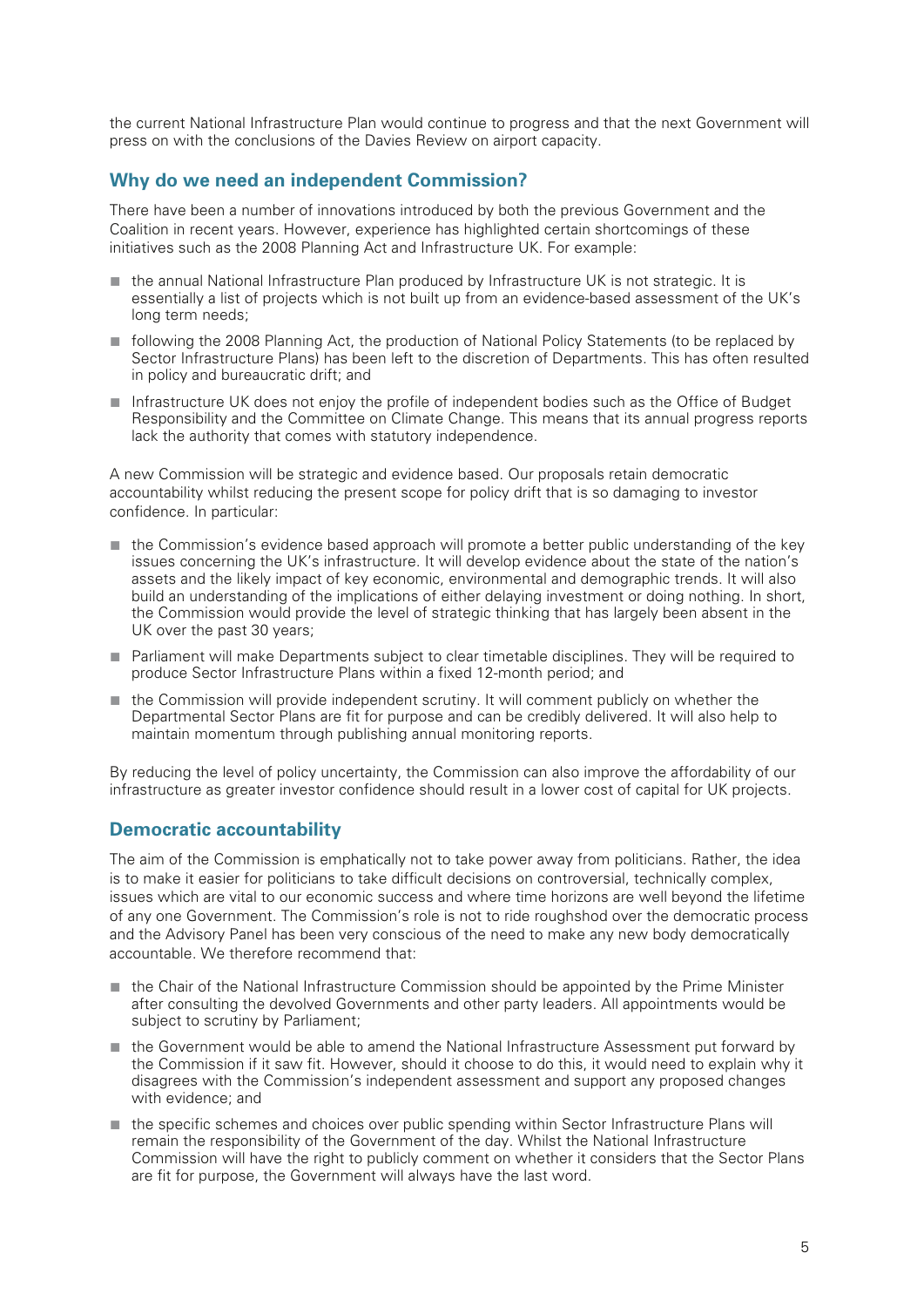#### **Lessons Learned from other organisations**

In developing the institutional architecture around the proposed National Infrastructure Commission, the Armitt Review has studied two sets of organisations:

- overseas institutions which have a strategic infrastructure remit; and
- UK bodies that have been set up in other areas of public policy to either "take politics out" of decision making or to help ensure that Government takes the long view.

Overseas, Infrastructure Australia has had notable success in promoting a more evidence based approach to the appraisal of infrastructure projects and Singapore's Urban Redevelopment Authority provides insight into "best in class" strategic planning. UK institutions studied include the Bank of England, the Office of Budget Responsibility, the Committee on Climate Change and the National Institute for Health Care Excellence. Lessons that have guided the Armitt Review are:

- **Leadership and Membership:** success often flows from consistent and visible leadership. Credibility comes from having an expert membership which is acknowledged to bring an independent mind set;
- *Importance of a clear remit:* clarity as to what a body is there to do can go a long way in helping achieve both political consensus and public understanding around the role of an organisation;
- *Expertise can ease the political pressures of decision making:* sound evidence and expertise can allow politicians to take and defend decisions in areas which are technically complex as well as controversial;
- **Staffing levels**: the resources of an independent body can be relatively streamlined if the existing Government machine is effectively co-ordinated to produce the evidence base; and
- *Certainty of funding*: organisations that have an independent funding stream are more likely to be robust over the long term.

#### **The need for change**

There is an urgent need for change. The UK badly requires an evidence-based strategy which can establish a stable political consensus around how we should develop our infrastructure over the coming decades. Our consultation has provided ample evidence that further institutional change is required to build upon the useful initiatives that have been introduced by both the present Government and its predecessor. We therefore recommend that the next Government takes early action to create a National Infrastructure Commission along the lines set out in this report.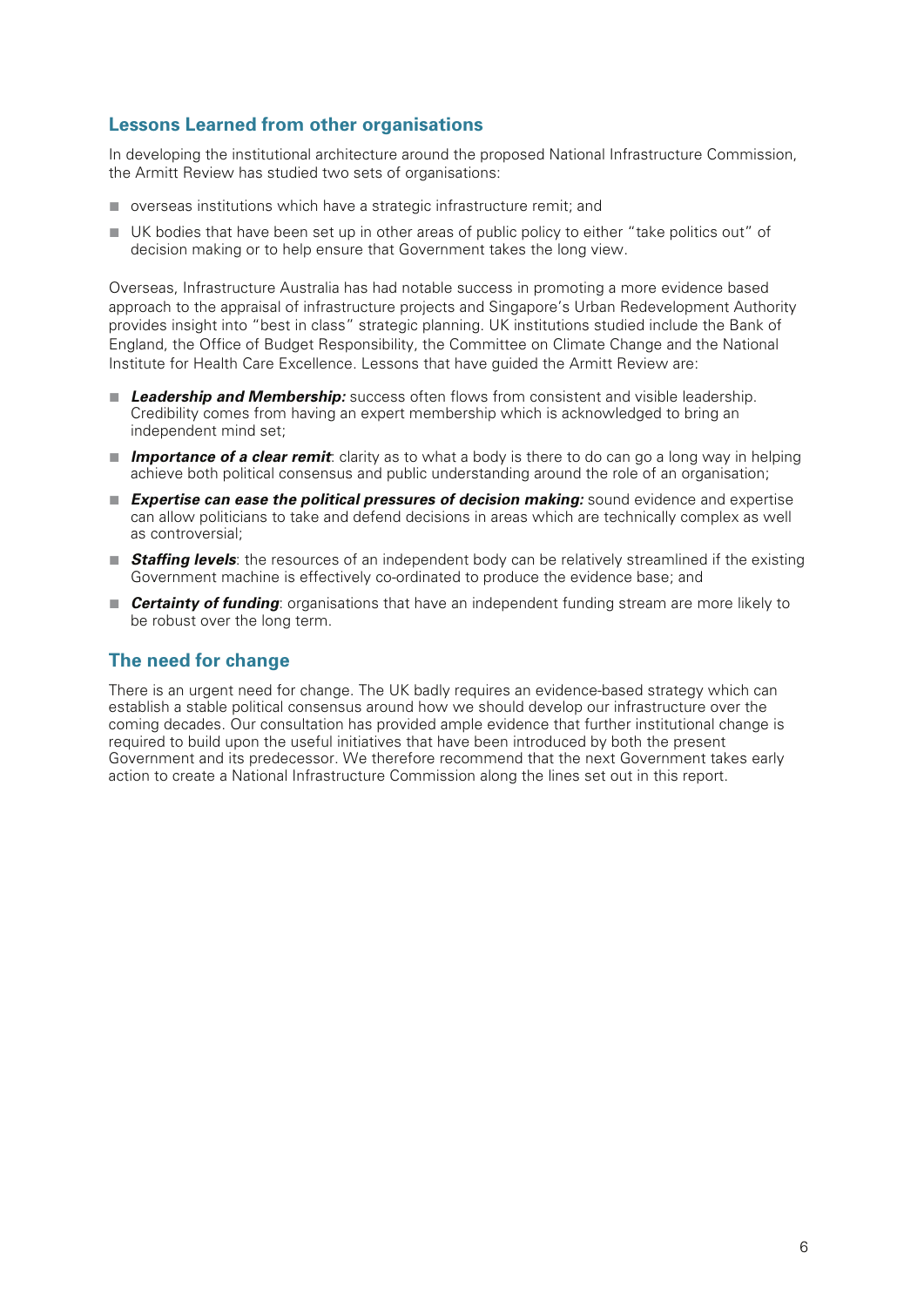# **3 Remit and work programme**

# **3.1 Remit of the Armitt Review**

As has been recognised by the establishment of the Sir Howard Davies Review of aviation capacity, there is a growing need to build lasting cross-party consensus on major decisions around infrastructure investment. Aside from the question of aviation capacity, there are a range of other infrastructure sectors where long term strategic decision making has become imperative. These include improving road and rail links, securing stable and clean energy supplies and building the water supply and waste treatment facilities that the UK's growing population will need. Without greater consensus, political stalemate has the potential to delay key investment decisions with the result that the UK's economy and quality of life falls behind those of our international competitors.

With this in mind, the remit of the Armitt Review was to consider:

- what institutional structure would best support the type of long term strategic decision making that is demanded by infrastructure planning and implementation; and
- how can the cross-party consensus that is fundamental to delivering upon these decisions be forged?

# **3.2 The Advisory Panel**

At the outset of the Review, an Advisory Panel was appointed to provide senior-level insight and expertise from both Government and industry when reviewing evidence and developing conclusions. This Panel comprised:

- **Andrew Adonis**. Andrew was Secretary of State for Transport from 2009-10 where he led the way in promoting High Speed Rail in the UK. He was previously Minister for Schools from 2005 – 08. Andrew's current roles include advising on Labour's review of industrial policy and chairing an independent commission on the economy of the North East of England.
- *Alan Buckle*. Alan is Global Deputy Chairman of the consultancy firm KPMG where his priority is high growth sectors, including infrastructure. Alan has worked in all significant geographic markets and currently chairs KPMG's oversight board for China.
- **Chris Elliott**. Chris founded Barclays Infrastructure Funds Management in 1996. He was CEO until 2011and will serve as Chairman until September 2013. Chris was seconded to the Private Finance Panel in 1994-95 and has served on the Credit Committee of the NHS Foundation Trust Financing Facility and London First's Transport Group. Chris has over 30 years experience of financing major projects across a range of infrastructure sectors.
- *Paul Golby*. Paul is the Chairman of Engineering UK and a Non-Executive Director of National Grid having previously been the Chief Executive of E.ON UK plc. Paul is also Chairman of the Engineering and Physical Sciences Research Council and a member of the Prime Minister's Council for Science and Technology.
- **Rachel Lomax**. Rachel was formerly Deputy Governor of the Bank of England and a member of the Monetary Policy Committee from 2003-08. She currently holds Non-Executive Director posts at Heathrow Airports Holdings Ltd and HSBC Holdings Plc. Prior to this Rachel held a number of key posts in Government including Permanent Secretary at each of the Department for Transport, the Department for Work and Pensions and the Welsh Office.
- *David Rowlands*. David is a former Permanent Secretary of the Department for Transport and has served as Chairman of both High Speed Two and Gatwick Airport. David is currently Chairman of Angel Trains Group and Semperian PPP Investment Partners. David has extensive experience in transport having worked as a former Director General for aviation, rail and maritime.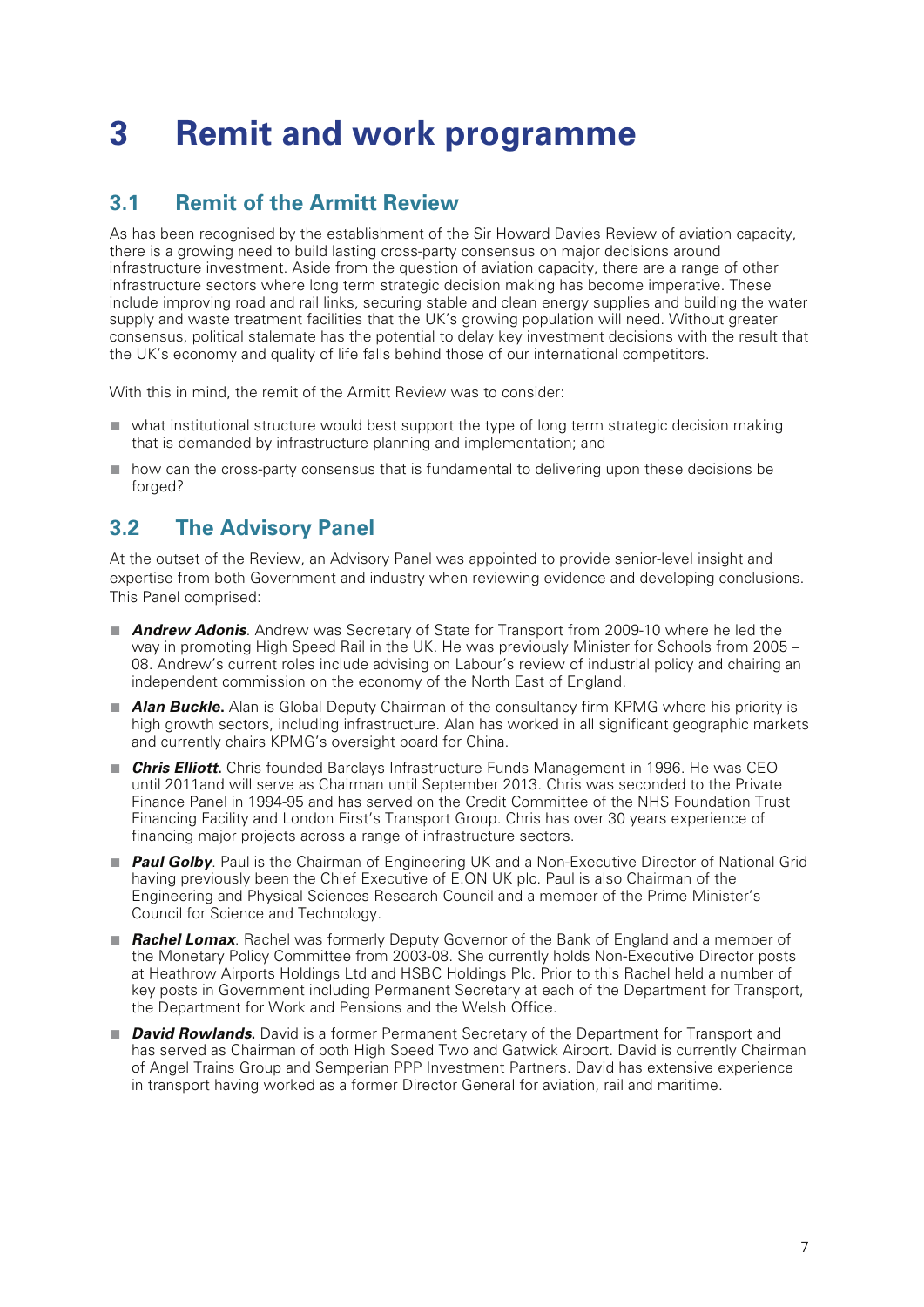## **3.3 Work Programme**

The work programme of the Armitt Review has had three key elements which are described below.

#### 3.3.1 The Call for Evidence

The "Call for Evidence" was issued in December 2012 to around 150 individuals and organisations with experience of promoting, planning and delivering infrastructure in the UK. It was also posted on the Armitt Review website to encourage responses from any other interested parties. The "Call for Evidence" comprised a set of structured questions which are set out in full in Appendix One. Key areas in which evidence was sought were:

- *Diagnosis of current issues and difficulties* what are the failings of the UK's previous/existing decision making mechanisms for infrastructure and what have been the consequences of these failings?
- **Lessons that can be learned from elsewhere** what can be learned from institutional structures established overseas to promote long term infrastructure planning? What lessons can be learned from the success of the 2012 London Olympic and Paralympic Games?
- *The remit of an independent Infrastructure Commission* **–** what would be an appropriate planning horizon for a Commission, what sectors should it cover and how should it interact with existing bodies such as Network Rail and the regulators?
- *How would cross-party consensus best be achieved* **–** where should the members of the Commission be drawn from, how would a Government accept the Commission's proposals for implementation and how might the course of strategy be reviewed following the outcome of an election?

Over 60 organisations submitted written responses to the "Call for Evidence" and these parties are listed in Appendix Two. Each of the submissions were reviewed by the Advisory Panel and respondents to the "Call for Evidence" were then invited to two roundtable events in April and May. Over 40 organisations were represented at these roundtable discussions.

In addition to this, during the course of the Review Sir John Armitt has chaired a number of roundtable events convened by other organisations and professional associations. These include the Infrastructure Forum, the Confederation of British Industry, the Civil Engineering Contractors Association and the Foundation for Science and Technology.

#### 3.3.2 Review of other relevant institutions

As part of the work programme, two types of institutions were studied:

- a number of overseas bodies with a strategic infrastructure remit. Examples include Infrastructure Australia, Infrastructure Ontario, the National Infrastructure Unit in New Zealand and Singapore's Urban Redevelopment Authority; and
- UK bodies, with statutory independence, established to provide an oversight role. Examples include the Office of Budget Responsibility and the Committee on Climate Change.

In each case, the Advisory Panel considered the remit of the body, its relationship with Government and the degree to which the organisation had been successful in establishing political legitimacy and generating cross party support.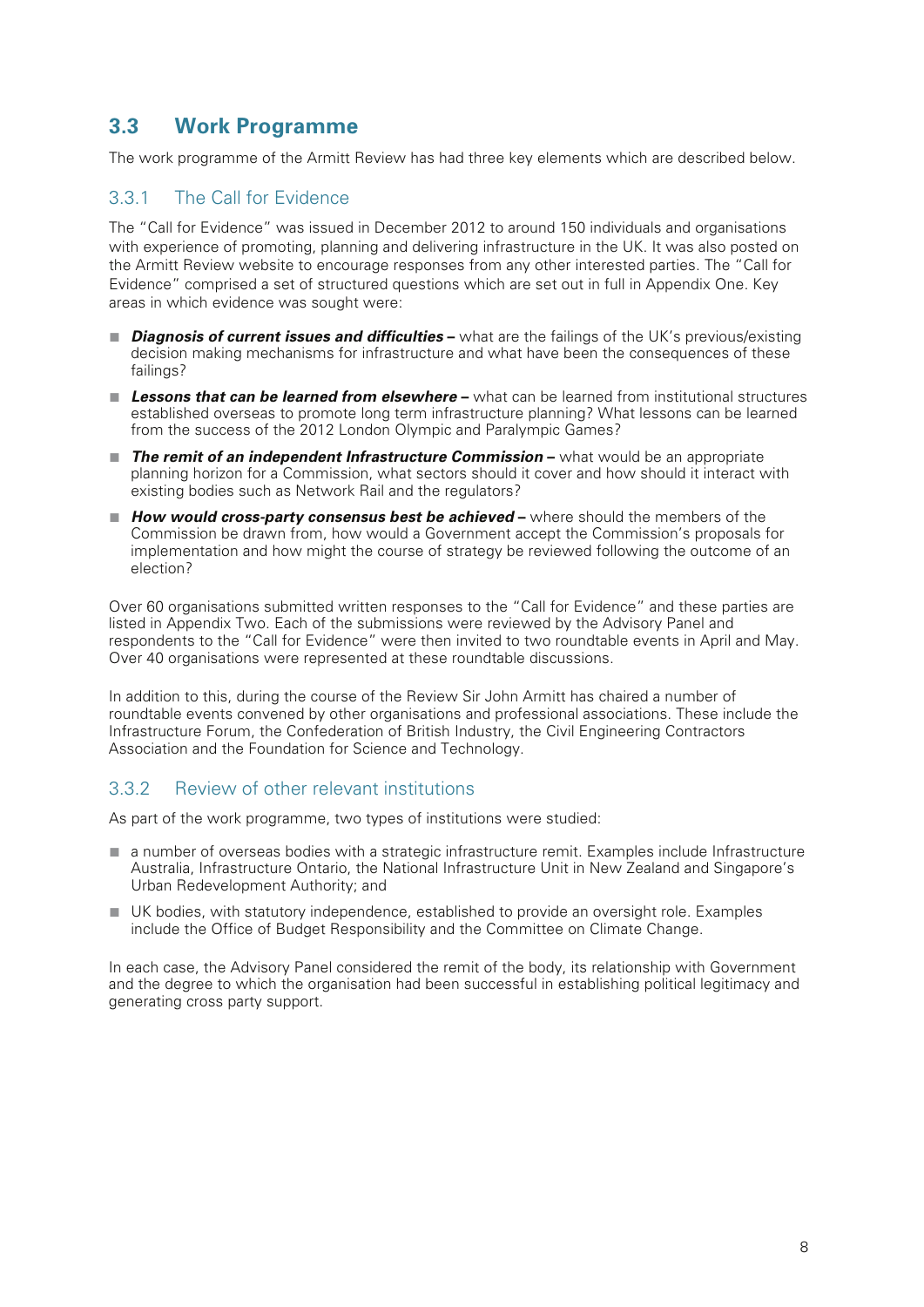#### 3.3.3 Meetings of the Advisory Panel

The Advisory Panel met on 16 occasions between December 2012 and August 2013. As well as considering responses to the "Call for Evidence" and studying relevant institutions, a number of individuals were invited to attend meetings in order to discuss specific issues. These included:

- Sir Howard Bernstein, Chief Executive of Manchester City Council;
- Robert Chote, Chief Executive of the Office of Budget Responsibility;
- Sir Rod Eddington, Chairman of Infrastructure Australia;
- Stephen Joseph, Chief Executive of the Campaign for Better Transport;
- David Kennedy, Chief Executive of the Committee on Climate Change;
- Dr Ng Lang, Chief Executive of Singapore's Urban Redevelopment Authority;
- Sir Adrian Montague, Chairman of 3i;
- Robbie Owen, Partner at Pinsent Mason;
- Shaun Spiers, Chief Executive of the Campaign to Protect Rural England;
- James Stewart, KPMG Infrastructure Advisory Chairman and ex Head of Infrastructure UK; and
- Dr Tim Stone CBE, Special Advisor to Secretary of State at DECC 2008 2012.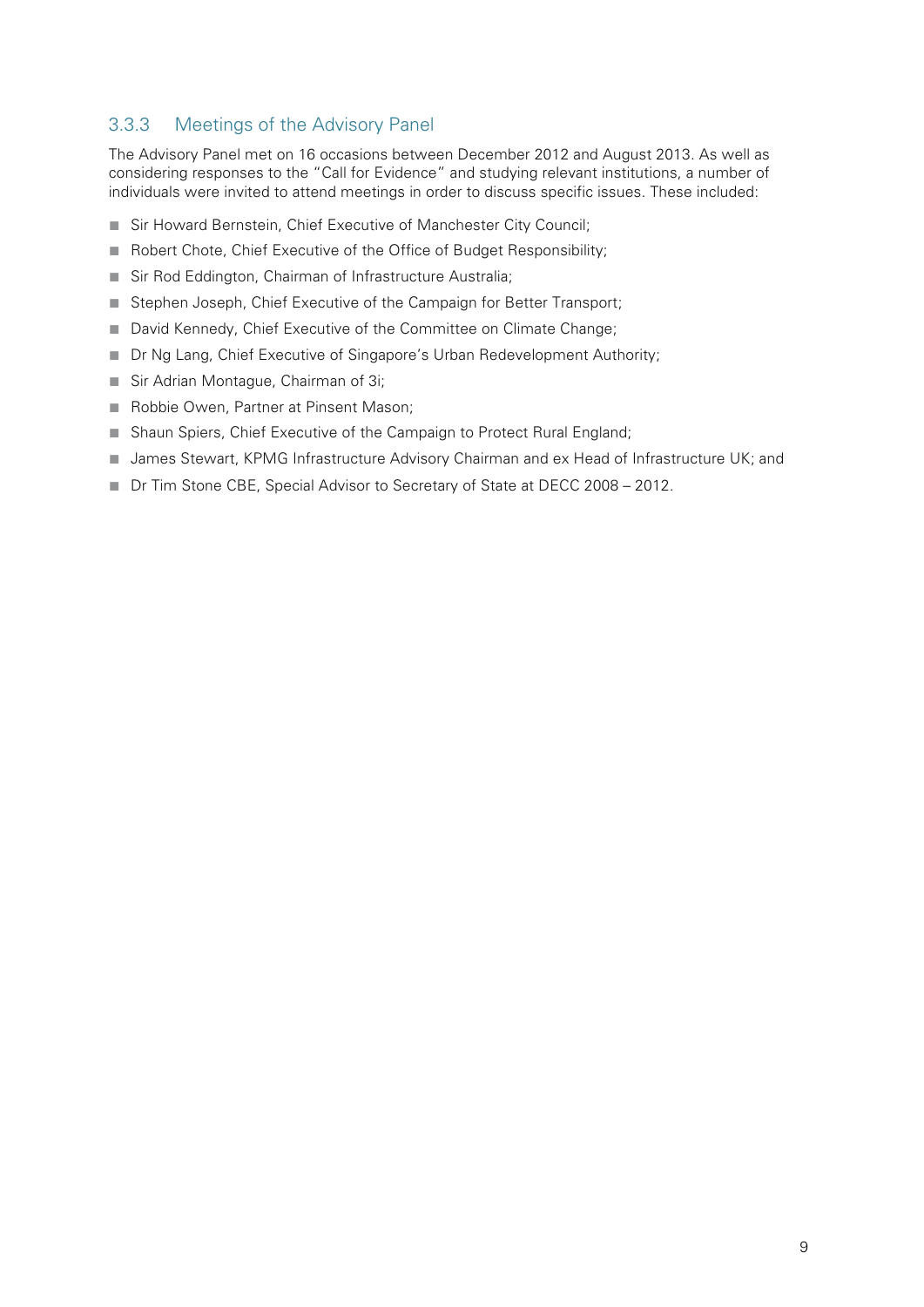# **4 Diagnosis of the issues**

### **4.1 Overview**

A priority of the Advisory Panel was to understand:

- the principal obstacles to progressing major infrastructure investment in the UK today; and
- the shortcomings of previous/existing mechanisms and institutions set up by Governments to promote infrastructure delivery.

This section summarises the most prominent issues identified by the Review. It is not an exhaustive commentary. Rather it provides a background to the thinking that has informed the blueprint for an independent National Infrastructure Commission which is the centrepiece of this report.

At the outset of this discussion, one important piece of context is crucial. The UK is unique in that following the privatisations of the 1980s and 1990s, around 60% of its key economic infrastructure is held in private hands – Australia comes next at around 30%. Whilst privatisation may have brought efficiency benefits, one consequence is a fragmentation of responsibilities and a blurring of accountabilities for maintaining high quality assets over the long term. This situation was described most simply by one respondent to the Call for Evidence who said that "at present, no single body in the UK takes a view of what the picture on the front of the jigsaw box looks like. Rather we hope it comes together, mainly by chance, via the work of a number of separate parties such as investors, regulators and Government."

### **4.2 Diagnosis of current issues and difficulties**

The principal obstacles identified as hindering long term investment in the UK's infrastructure are set out below.

■ **Lack of long term strategic planning**: Successive Governments have failed to set strategic priorities around infrastructure investment based on clear projections of the UK's future needs. The Office for National Statistics, for example, forecasts UK population will grow to over 73 million people by 2035. However, there is little evidence that Governments are planning for the infrastructure we will need by then to support another 10 million people.

Furthermore, when long term decisions are made, they can be taken in silos with little acknowledgement of the interdependencies between sectors. An example of "silo-thinking" is the absence of a National Policy Statement for transport networks. As a result, the debate around High Speed Two is taking place independently of any assessment of options for the strategic roads network.

As a consequence, decisions around major projects are not always driven by an evidence based assessment of all of the policy alternatives. This absence of an evidence base also contributes to a lack of public understanding of the condition of the UK's infrastructure and the importance of investing in assets to maintain our national quality of life.

■ *Policy uncertainty***:** Major infrastructure projects are often controversial and politicians are rarely in office long enough to see the electoral dividends of major investment programmes. As a result, the lack of clarity around the UK's long term infrastructure needs makes it difficult to build and sustain cross-party political consensus when difficult decisions need to be taken.

A consequence of this can be reversals of policy and prevarication over decision making. Changes in the direction of policy following the election of a new Government can also result in a "stopstart" approach to investment.

■ **Lack of transparency around funding:** Much of the policy debate on infrastructure fails to address the fundamental question of "Who Pays?" Whilst the private sector can provide some resources on a speculative basis in the early stages of project development, over the long term funding of infrastructure can only come from three sources – national taxation, local taxation and user charging. Politicians are often wary of making decisions that will result in commitments to increase either public expenditure or user charges over the long term.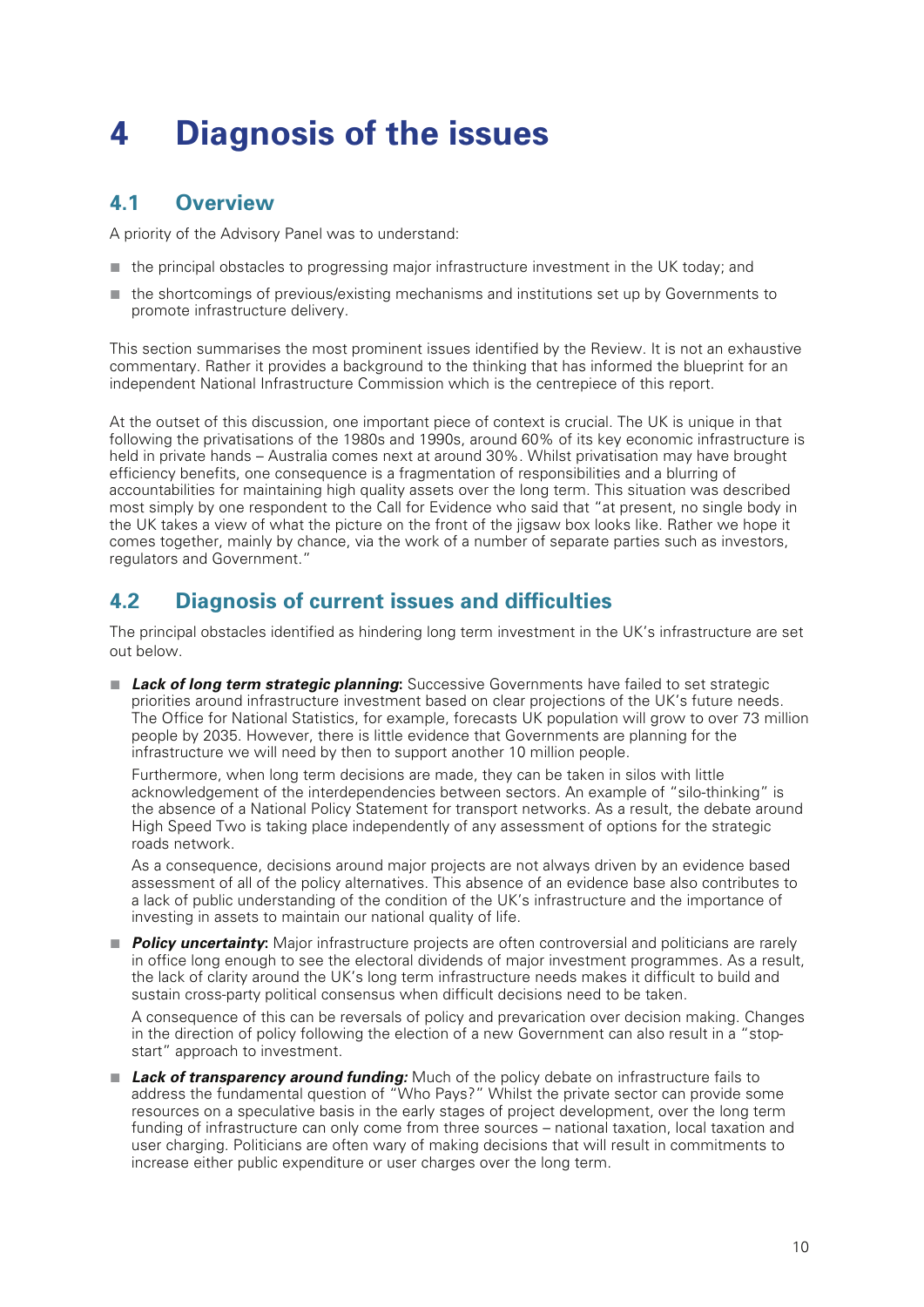- **Length of the planning process:** Planning of major infrastructure has on occasion been delayed by Governments trying to use the planning system to decide policy issues which should be for Ministers to settle. A prime example is Heathrow Terminal Five where the planning process took eight years in part because of the lack of a clear strategic statement of policy against which the need for additional terminal capacity could be judged. A further issue is the effectiveness with which the UK's planning system provides compensation to local residents who are impacted by the problems caused by major infrastructure projects.
- **Limitations of requlation:** The requlatory framework for privatised utilities has led to a focus on a short term view of efficiency and consumer protection. Ensuring that there is sufficient investment to meet the UK's long term infrastructure needs has on occasion taken second place.

It is notable that the obstacles identified above are heavily concentrated at the "front-end" of the investment cycle. Discussions during the Review indicate that there is no shortage of appetite amongst financial institutions to invest in the UK's infrastructure providing that the balance between risk and return is structured appropriately. Furthermore, the experience of the past decade with High Speed One, and more recently the London 2012 Olympics suggests that Britain has made significant strides in delivering big infrastructure more effectively. Our failure is in reaching an evidence-based view on what needs to be delivered and then in sustaining the political and public consensus that will provide confidence to investors. This is critical in an environment where 60% of Britain's key economic infrastructure is held in private hands.

Within specific sectors, the most frequently cited examples of where these difficulties have manifested were as follows:

■ *Energy policy:* In common with other developed economies, the UK faces significant challenges in achieving a balance of security, stability and affordability in energy supply whilst at the same time meeting its carbon reduction targets. However, under successive Governments, progress has been slow in delivering a long term policy/regulatory framework that gives sufficient confidence to deliver the required investment in the sector.

As a result of this policy uncertainty, OFGEM, the regulator of the energy sector has warned of an imminent drop in spare capacity from a margin of 14% at present to just 4% in 2015. Beyond 2017, when conventional generation facilities reach the end of their useful life at the same time that existing nuclear facilities are de-commissioned, this could become an actual shortage in the UK's generating capacity.

■ *Airport capacity:* Both Heathrow and Gatwick are operating at near full runway utilisation with the result that the UK's international gateways experience some of the worst delays in Europe. The 2003 "*The Future of Air Transport"* White Paper sought to address the issue of constrained airport capacity and was published after extensive analysis and consultation. It set out a 30 year strategy for airports and aviation and identified the need for additional runway capacity at both Heathrow and Stansted.

However, the White Paper was not progressed and after a change of Government in 2010, the idea of expansion at Heathrow and Stansted was dropped. The result has been a vacuum in long term policy. The Davies Commission is now re-examining all of the options for maintaining the UK's position as an international aviation hub. By the time it delivers its conclusions in 2015, a delay of 12 years will have occurred since the publication of the 2003 White Paper.

- *Rail:* Whilst the regulatory framework underpinning the rail industry is strongly supported by ATOC and Network Rail, several respondents noted that major projects that fall outside of this regulatory process can still take years to come to fruition. Lack of long term planning and political consensus delayed Crossrail by 20 years and the Thameslink project has suffered from a protracted planning process. High Speed One opened 13 years after the completion of the Channel Tunnel and under current plans, High Speed Two will open 19 years after High Speed One.
- *Roads*: Whilst the Government has established a systematic five year process for planning and funding Britain's railways, there is no comparable structure in the roads sector (although we note this is currently under review). The Highways Agency operates and maintains Britain's strategic roads with responsibility for the rest of the network sitting with local authorities. This fragmentation has made strategic thinking in the sector more challenging. Beyond this fragmentation of responsibilities, short term fluctuations in the roads budget further constrain effective planning. 2008-2010 saw a significant ramp up in roads expenditure as part of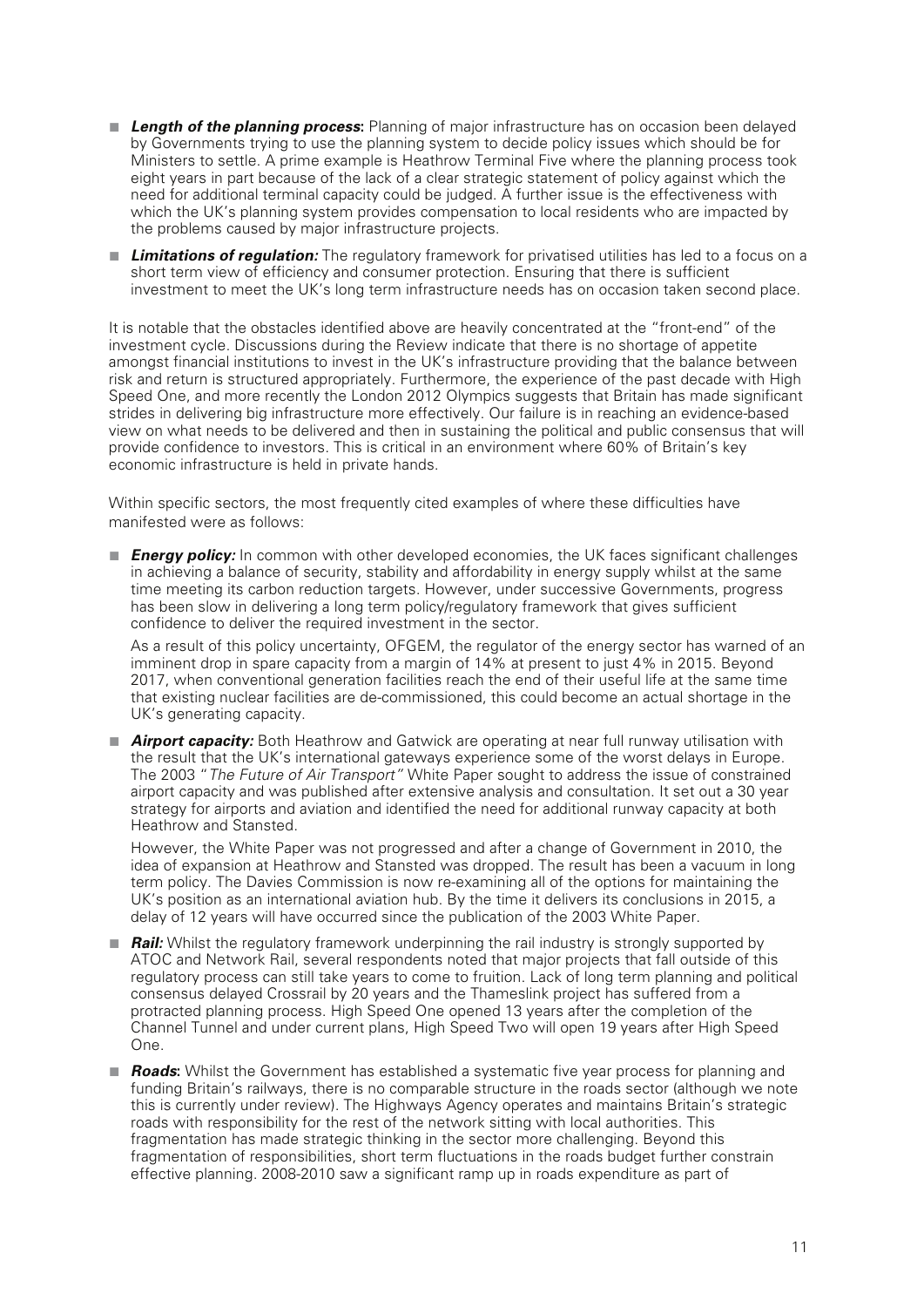Government's 'fiscal stimulus' programme. However, following the change of Government, capital spending on roads fell by around a half. Now, in its most recent Spending Review, Government has increased capital spending on roads again for the remainder of the decade.

■ *Water*: The existing five year regulatory process is perceived to undermine long term planning. Investment slows down in the early years of any one Asset Management Plan, then ramps up to a peak for two or three years only to ramp down again as the next review approaches.

A further concern is that the regulatory process is not designed to accommodate or address the need for major capital projects such as the Thames Tideway tunnel or a new reservoir in the south east of England. The result is that such projects are often difficult to progress and can suffer from a lack of senior political sponsorship within Government.

### **4.3 Previous attempts to provide special regimes for infrastructure**

#### 4.3.1 Overview

The "Call for Evidence" asked for views on the success or otherwise of the UK's previous attempts to provide special regimes for infrastructure planning and delivery.

#### 4.3.2 The Infrastructure Planning Commission

The Infrastructure Planning Commission (IPC) was established by the 2008 Planning Act as a nondepartmental public body responsible for the examining and in some circumstances making decisions on planning applications for nationally significant infrastructure projects in England and Wales.

The IPC's framework for decision-making is set out in National Policy Statements (NPSs) for each sector. NPSs were introduced as part of the 2008 Planning Act and are prepared by the Secretary of State with responsibility for the area of infrastructure to which they relate. They include the Government's objectives for the development of nationally significant infrastructure, the reasons for the policy set out in the Statement and, where appropriate, specific locations for new infrastructure. This settles the policy framework and removes questions of need before major infrastructure schemes enter planning. The result is that the planning process focuses much more tightly on the mitigation of local impacts.

Following the designation of a NPS, the 2008 Act provided the IPC with jurisdiction to decide applications in that sector. Whilst an NPS was in draft form, the IPC acted as Examining Authority and provided a report of recommendation to the relevant Secretary of State who was to take the final decision. The Coalition Government's Localism Act 2011 contained clauses to abolish the IPC and transfer its decision making powers in all cases to the relevant Secretary of State. Since 1 April 2012, the acceptance and examination of applications for development consent is now dealt with by a new Infrastructure Planning Unit within the Planning Inspectorate.

The model of the IPC as an independent body able to fast-track the planning for nationally significant infrastructure projects was held as sound by many who responded to the "Call for Evidence". Removing matters of need from the planning process can potentially avoid the prolonged enquires that hindered projects such as Thameslink and Heathrow Terminal 5. However, at present the process is felt to be undermined by the following issues:

- the NPSs on which the new regime relies are of variable quality and in certain cases are not of sufficient depth to give promoters of infrastructure projects the confidence to invest;
- pre-application procedures were criticised as being "slow and cumbersome". The speed of postapplication processes may have been achieved at the expense of delays in pre-application; and
- a number of issues continue to be reserved for other bodies such as the Environment Agency and the Health and Safety Executive.

Despite these drawbacks, the majority view was that the regime established by the 2008 Planning Act and now overseen by the Planning Inspectorate was a significant step forward. Given that it is less than five years old it should be given more time to bed down with further overhaul being of limited benefit.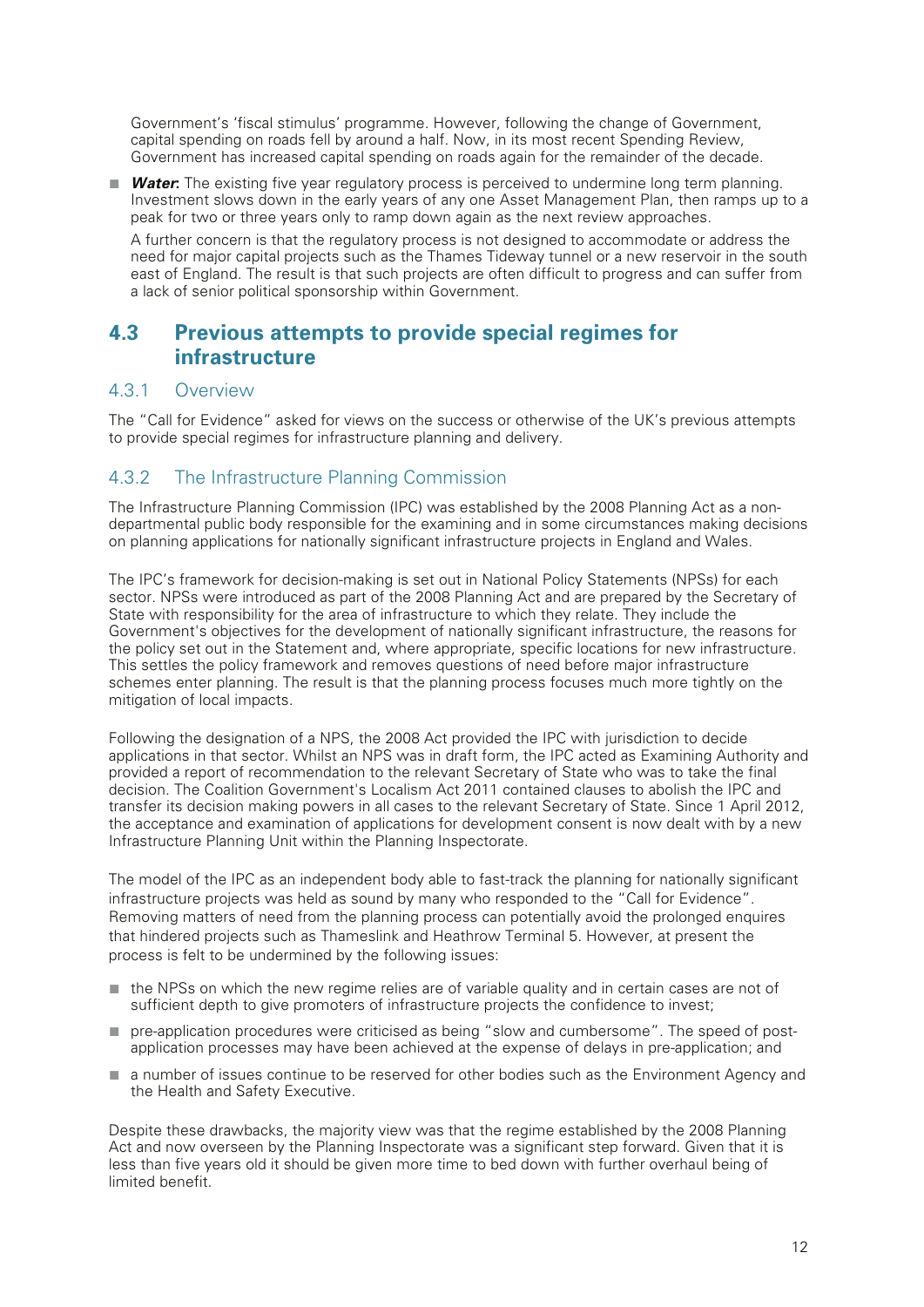#### 4.3.3 Infrastructure UK

Infrastructure UK (IUK) was established in 2010 as a unit within HM Treasury to:

- provide greater clarity and coordination over the planning, prioritisation and enabling of investment in UK infrastructure; and
- to improve delivery of UK infrastructure by achieving greater value for money.

IUK sits within the Treasury's Enterprise and Growth Directorate. The Chief Executive is supported by an Advisory Council made up of Permanent Secretaries from the key infrastructure departments as well as senior representatives from the private sector. Each year, IUK produces a National Infrastructure Plan. This covers the core economic infrastructure sectors (energy, transport, waste, flood defences, science, water and telecoms).

Respondents to the "Call for Evidence" said that IUK had done much to raise the level of debate around infrastructure. The National Infrastructure Plan was praised for providing at least some indication of Government's priorities and a pipeline of projects. At the same time, many felt that:

- IUK's position within Treasury means that its remit is inevitably constrained. The National Infrastructure Plan does not represent a genuinely evidence based strategic vision for Britain. Rather, it simply consolidates priorities agreed by Government in the short to medium term; and
- IUK is compromised by the lack of detailed policy conclusions within Government Departments. As a result, the National Infrastructure Plan is light in terms of project timeframes and funding commitments. A clearer picture on timeframes and priorities would inspire greater confidence amongst investors.

#### 4.3.4 The Hybrid Bill process

Historically, hybrid bills have often been used by Government on behalf of railway companies and transport agencies to obtain authorisation for major projects deemed to be in the national interest, but which will affect a large number of private interests. Examples of hybrid bills have been those to construct the Channel Tunnel, High Speed One and Crossrail.

Hybrid Bills were recognised by those who responded to the Call for Evidence as having been successful for major projects which are of a national interest but have primarily local effects. They enable focused statements of objection and debate in Parliament and give the public the potential to have their say by submitting petitions. However, limitations of the process are:

- difficulties of managing more than one Hybrid Bill at a time due to the constraints of the Parliamentary timetable;
- the process imports significant delays into project delivery. Development and design up to outline planning stage is required if a project is to withstand Parliamentary scrutiny. Alterations will almost certainly emerge from the process which then require more development work to be undertaken; and
- Hybrid Bills are generally unable to consider a range of schemes so are unsuitable for policy selection or prioritisation.

#### 4.3.5 The Howard Davies Review on Aviation

The Davies Review was established by the Secretary of State for Transport in September 2012 to consider question of additional airport capacity in the south east of England. The Review has been instructed to take a UK-wide perspective, evaluating the national, regional and local implications of any proposals. It is also required to engage with a range of stakeholders, including local and devolved Government as well as the Opposition in order to build consensus in support of its approach and recommendations.

The Davies Review is to report by the end of 2013 on:

■ its assessment of the nature, scale and timing of the steps needed to maintain the UK's global hub status; and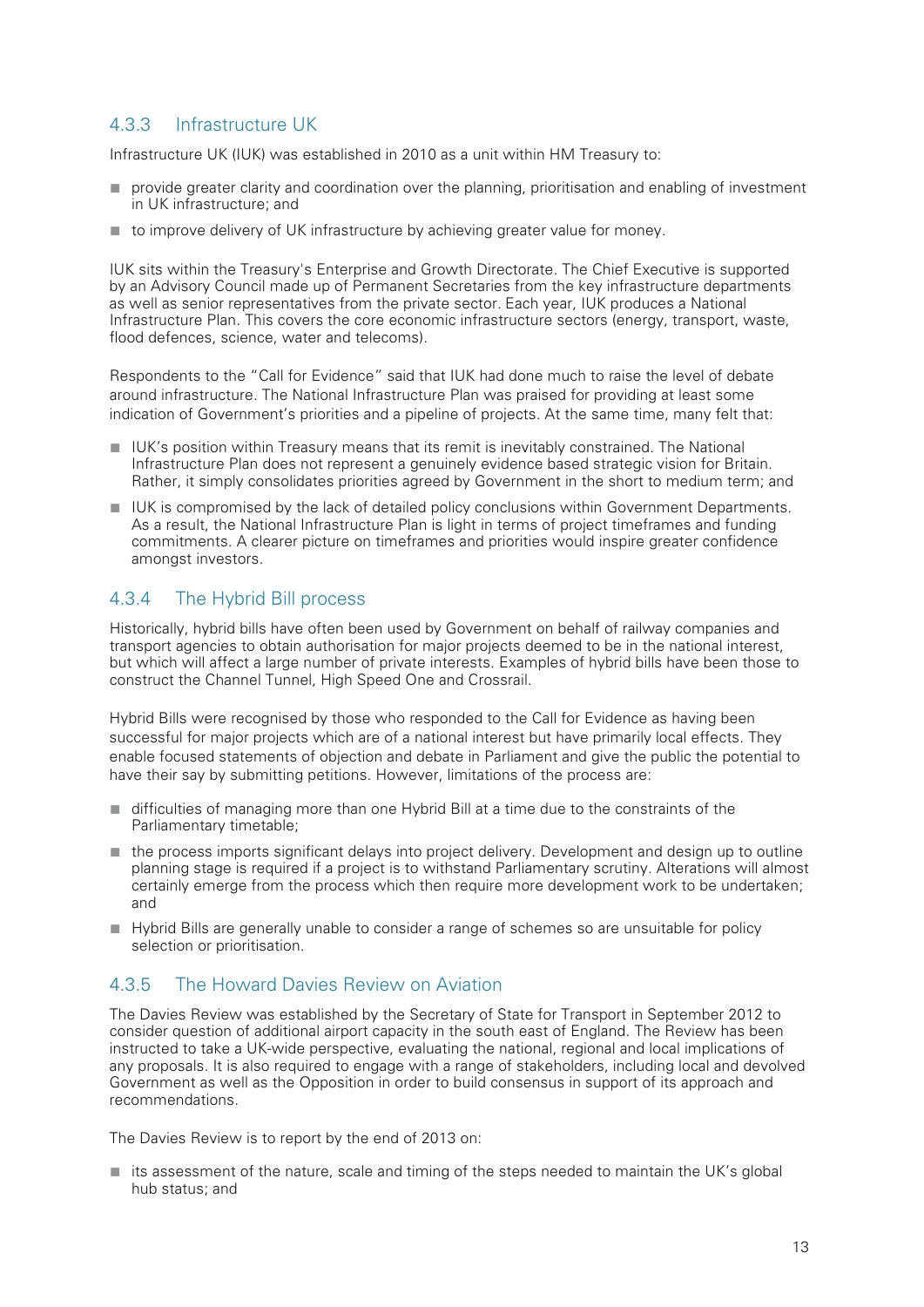■ its recommendation(s) for immediate actions to improve the use of existing runway capacity in the next five years – consistent with credible longer term options.

The Review is then to report no later than summer 2015 on:

- its assessment of the options for meeting the UK's international connectivity needs, including their economic, social and environmental impacts; and
- its recommendation(s) for the optimum approach ensuring that the UK's needs are met as expeditiously as practicable within the required timescale.

As part of its final report, the Davies Review is to provide materials which will support the Government in preparing a NPS to accelerate the resolution of any future planning applications for major airports infrastructure.

Respondents to the "Call for Evidence" were confident that the remit of the Davies Review would be diligently fulfilled. The process was seen to have brought together an appropriate group of specialists to commission and consider the evidence. However, concerns were expressed around:

- the remit of the Review. Some argued that aviation policy needs to be considered alongside the full range of multimodal options and not in isolation. For example, decisions on High Speed Two will have been taken before the Davies Review concludes its work; and
- the capacity of the Davies Review to turn the outputs of its work into a long term policy which enjoys cross-party support.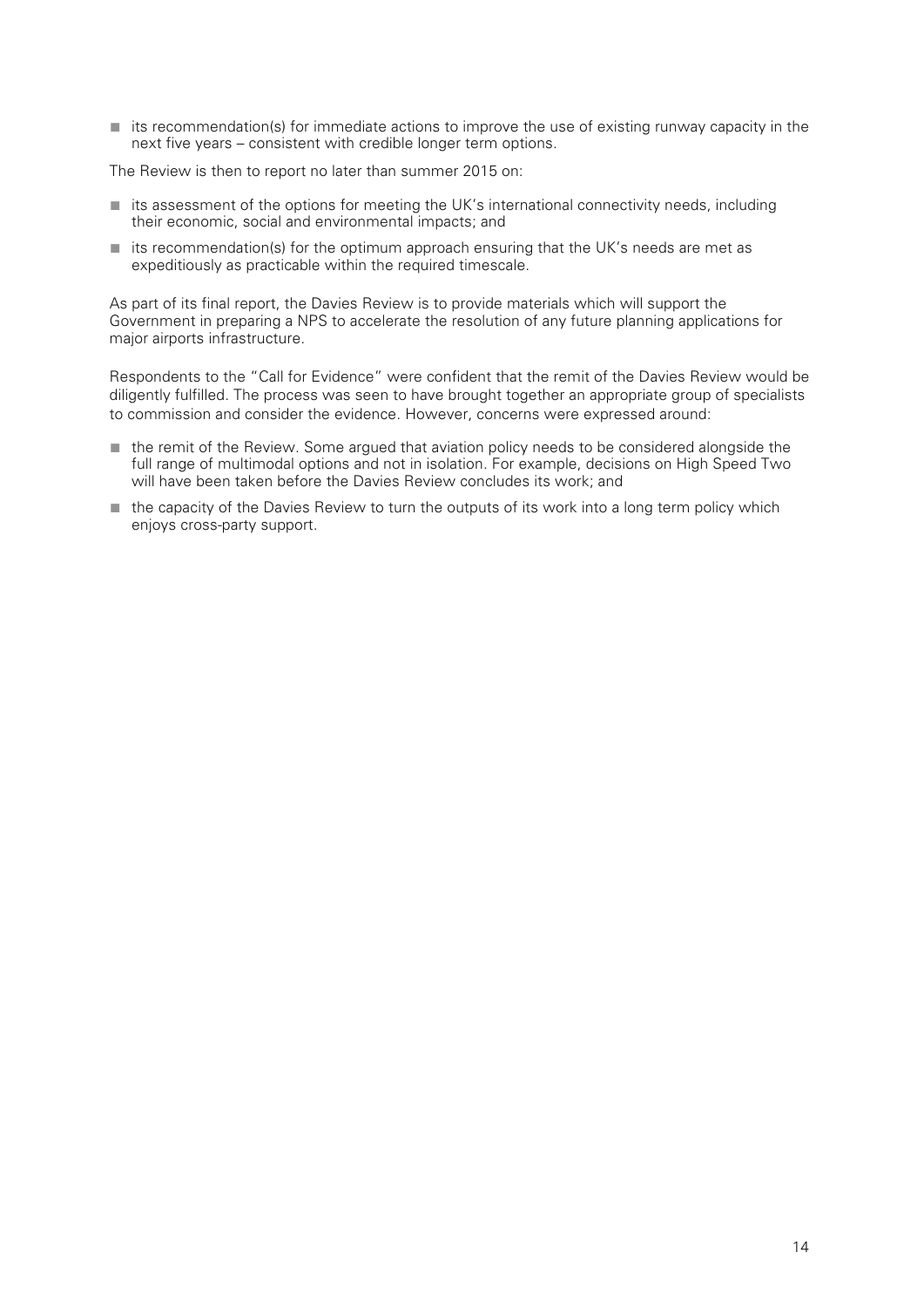# **5 Study of Overseas/UK institutions**

The Advisory Panel has studied a number of relevant overseas and UK organisations to understand any lessons that might help shape the design of the independent National Infrastructure Commission. Further details of the remit and structure of these organisations are provided in Appendix Three.

### **5.1 Overseas institutions**

The overseas institutions studied were Infrastructure Australia, Singapore's Urban Redevelopment Authority, Infrastructure Ontario and New Zealand's National Infrastructure Unit.

| Organisation                                        | Remit                                                                                                                                                                                               |   | <b>Key Lessons</b>                                                                                                                                                                                                    |
|-----------------------------------------------------|-----------------------------------------------------------------------------------------------------------------------------------------------------------------------------------------------------|---|-----------------------------------------------------------------------------------------------------------------------------------------------------------------------------------------------------------------------|
| Infrastructure<br>Australia                         | Advises on national<br>infrastructure needs/priorities.<br>Allocates Commonwealth Funds<br>to State sponsored projects<br>following an "evidence-based"<br>appraisal                                |   | IA has had success in promoting a more evidence<br>based approach to appraisal. Some States have set<br>up similar bodies e.g. Infrastructure New South<br>Wales                                                      |
|                                                     |                                                                                                                                                                                                     | Ш | Influence in part comes from role in allocating<br>capital. However, prominence also helped by highly<br>visible leadership and effective governance structure<br>with strong private sector/regional representation. |
|                                                     |                                                                                                                                                                                                     |   | Organisation kept lean (Secretariat of 10 people) by<br>drawing on work of the States                                                                                                                                 |
| Singapore Urban<br>Redevelopment<br>Authority (UDA) | Long term land use planning to<br>support future<br>development/continued<br>economic growth                                                                                                        |   | Long term 40 year Concept Plan is underpinned by<br>more detailed 10 year Master Plans produced by<br>each department. Close working between UDA and<br>individual Government departments is critical                 |
|                                                     |                                                                                                                                                                                                     |   | Plans are supported by detailed analysis of global<br>megatrends                                                                                                                                                      |
|                                                     |                                                                                                                                                                                                     |   | Singapore's People's Action Party has been in power<br>since 1959. Establishing political consensus is clearly<br>not the same issue that it is in UK                                                                 |
|                                                     | Infrastructure Ontario Supports Ministry of Public<br>Infrastructure Renewal on<br>procurement, project<br>management and financing<br>issues for complex projects                                  |   | Where a large volume of work has to be planned and<br>procured in a short period a separate arms-length<br>body can help provide focus and specialist skills                                                          |
| New Zealand's<br>Unit (NIU)                         | Unit within Treasury that forms<br>National Infrastructure 20 year National Infrastructure<br>Plan and establishes cross-<br>government frameworks for<br>project appraisal and asset<br>management | H | New Zealand has invested in understanding the<br>actual performance of its infrastructure assets<br>through Better Business Case initiative                                                                           |
|                                                     |                                                                                                                                                                                                     |   | Strong information base can better inform capital<br>investment decisions around renewal/replacement                                                                                                                  |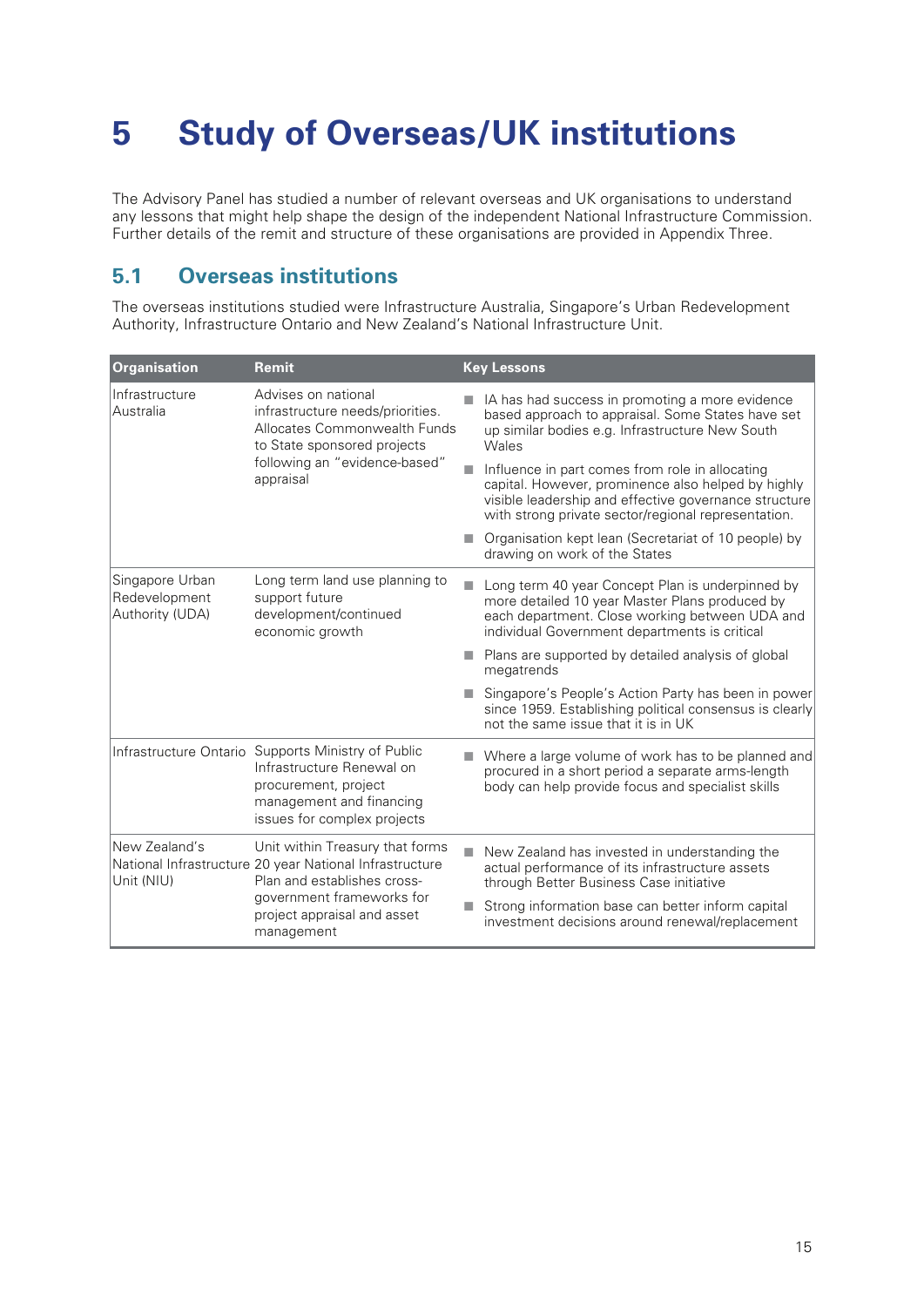# **5.2 Relevant UK institutions**

The UK institutions studied were the Bank of England, the Office of Budget Responsibility, the Committee on Climate Change and the National Institute for Health Care and Excellence.

| Organisation                                                                                     | <b>Remit</b>                                                                                                                                                                                                                 |            | <b>Key Lessons</b>                                                                                                                                                         |
|--------------------------------------------------------------------------------------------------|------------------------------------------------------------------------------------------------------------------------------------------------------------------------------------------------------------------------------|------------|----------------------------------------------------------------------------------------------------------------------------------------------------------------------------|
| The Bank of England                                                                              | The Bank's Monetary Policy<br>Committee (MPC) sets the<br>interest rate that will enable its<br>inflation target to be met                                                                                                   |            | Transparency is maintained by publication of MPC<br>minutes and regular reporting to Parliamentary<br>Committees                                                           |
|                                                                                                  |                                                                                                                                                                                                                              | <b>COL</b> | MPC has credibility as a result of the expertise of its<br>membership                                                                                                      |
|                                                                                                  |                                                                                                                                                                                                                              | ٠          | Bank of England has independent, long term security<br>of funding via a levy on UK financial institutions                                                                  |
|                                                                                                  |                                                                                                                                                                                                                              |            | Chancellor maintains the ability to adjust the remit of<br>the Bank by altering its guidance                                                                               |
|                                                                                                  |                                                                                                                                                                                                                              | ٠          | MPC members maintain a two way dialogue with<br>business to get first-hand intelligence of the UK's<br>economic situation                                                  |
| Office of Budget<br>Responsibility (OBR)                                                         | Provides an independent five<br>year forecast of the growth of<br>the economy. Assesses<br>Government's progress on<br>meeting its five year fiscal<br>targets and the long term<br>sustainability of the public<br>finances |            | The independent expert voice of the OBR improves<br>the transparency of the debate around the public<br>finances                                                           |
|                                                                                                  |                                                                                                                                                                                                                              |            | The OBR has maintained a small staff (17 people) by<br>drawing upon the work of HMT, HMRC and DWP                                                                          |
|                                                                                                  |                                                                                                                                                                                                                              |            | The OBR has a very clear remit. Extension of the<br>remit is a matter for Parliament and not for the OBR<br>itself.                                                        |
| Committee on<br>Advises on five yearly carbon<br>Climate Change<br>budgets. Provides independent |                                                                                                                                                                                                                              | <b>COL</b> | Credibility of the CCC is enhanced by the deep<br>expertise of its independent members                                                                                     |
| (CCC)                                                                                            | monitoring of Government's<br>progress towards 2050<br>emissions targets                                                                                                                                                     | m.         | Media presence of first Chairman of CCC Adair<br>Turner helped build a clear public narrative around<br>climate change                                                     |
|                                                                                                  |                                                                                                                                                                                                                              |            | CCC is funded directly by DECC with no long term<br>funding arrangement in place                                                                                           |
| National Institute for<br><b>Health Care and</b><br>Excellence (NICE)                            | Provides an independent<br>assessment of the<br>medicines/treatments that the<br>NHS should fund on a national<br>basis                                                                                                      |            | Sector experts can provide support and give power<br>to politicians when taking decisions in controversial<br>areas where they do not have detailed technical<br>knowledge |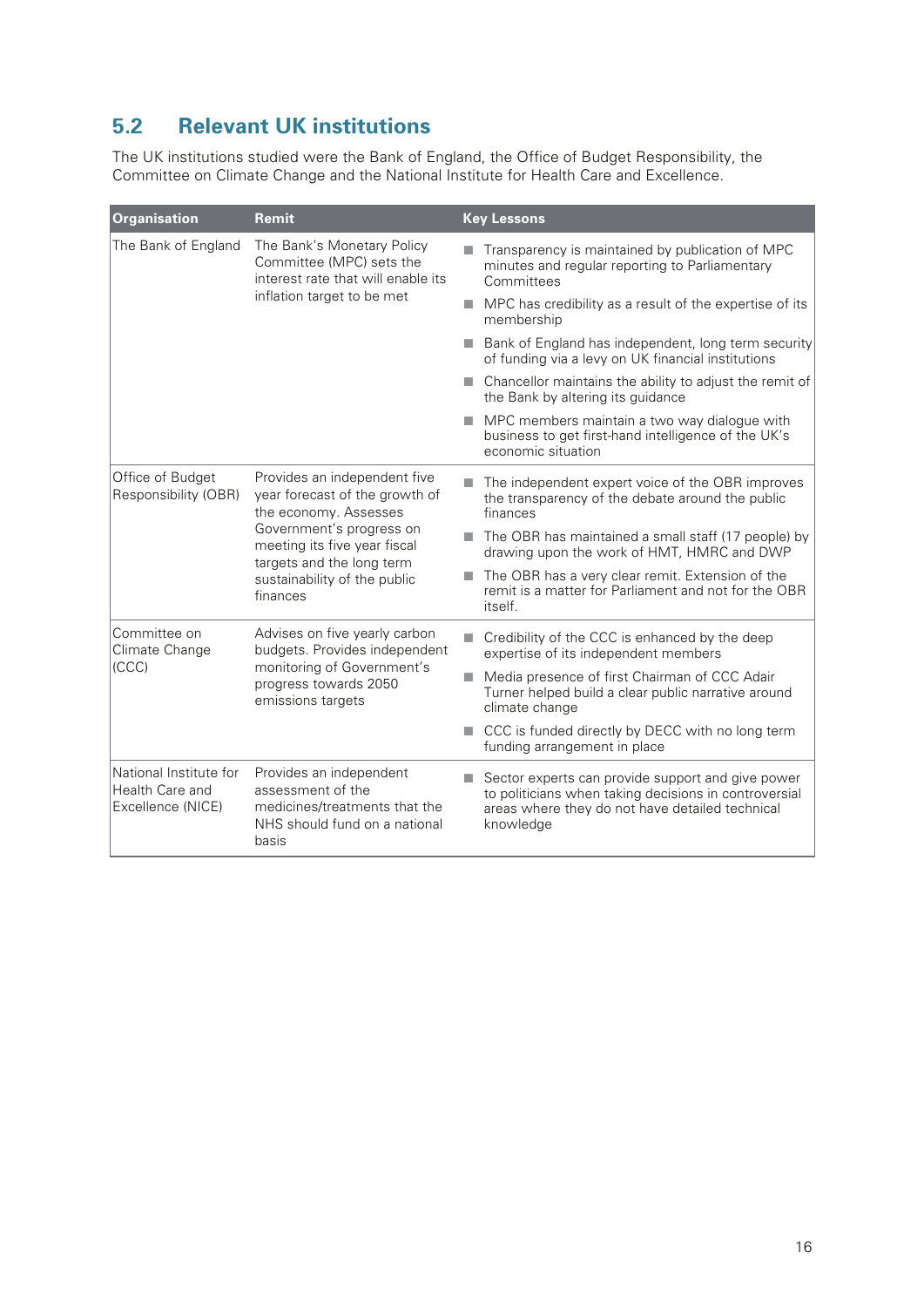# **5.3 Overall conclusions**

In many instances, independent bodies are established because they are "an idea whose time has come." It is notable that IA, IUK and New Zealand's NIU were all set up in close succession. Similarly, around 15 other countries including US, Australia, Holland and Sweden have equivalent bodies to the OBR. Such organisations were seen as increasingly relevant at a time when most major economies had to undertake fiscal repair jobs in the light of the economic crisis.

However, if there is a tendency for independent bodies to be set up when they are fashionable, equally there is a danger that they are under resourced or wound down whenever it is deemed that a crisis has passed. A number of themes have emerged from the Advisory Panel's work which would appear to increase the chances of a National Infrastructure Commission being successful over the long term. These are summarised below.

- *Importance of a clear remit*: Clarity as to what a body is there to do can go a long way in helping achieve both political consensus and public understanding around the role of an organisation. Equally, clarity as to what the organisation is not there to do can help avoid "mission creep";
- **Expertise can ease the political pressures around decision making:** NICE is a good example of a body that allows politicians to make decisions based on publicly available expert knowledge;
- **Staffing levels**: The experience of IA, OBR and CCC suggests that the resources of an independent body can be relatively streamlined if the existing Government machine can be effectively co-ordinated to produce the information that forms the evidence base;
- **Leadership and Membership:** the success of IA and CCC can at least in part be attributed to strong and visible leadership. Equally, the OBR enjoys credibility because its membership combines an expert knowledge of the workings of Treasury and the Bank of England's Monetary Policy Committee with a strong reputation for independence; and
- **Certainty of funding**: Organisations such as the Bank of England that have an independent funding stream are more likely to be robust over the long term.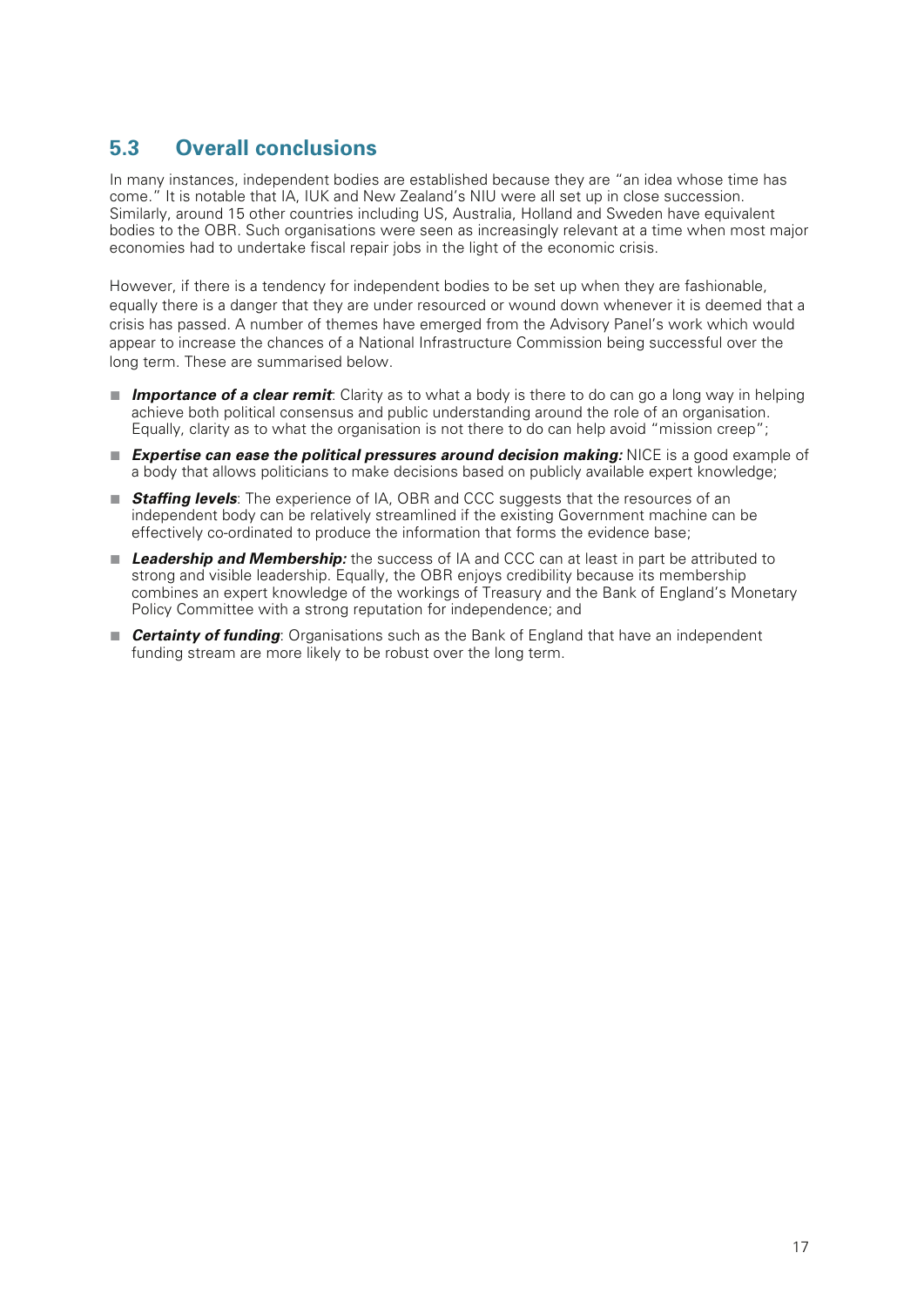# **6 Blueprint for a National Infrastructure Commission**

### **6.1 Overview**

In a democracy, any Government must maintain the prerogative either to introduce new policies or to reject certain infrastructure schemes. However, the "Call for Evidence" indicates strongly that the UK would benefit from a new institutional structure that would make the current tendency for policy drift more difficult to sustain and mean that when a Government does change course, this is only done on the basis of sound evidence.

To bring about this change, the central recommendation of the Armitt Review is the establishment of a new independent National Infrastructure Commission. The proposed architecture of this Commission is set out in detail below. This encompasses:

- how the Commission would be established;
- the remit of the Commission:
- how the Commission would report; and
- how the Commission would interact with Parliament and the Government of the day.

The proposals seek to address the issues at the "front-end" of the investment cycle highlighted as problematical by the "Call for Evidence". They have been informed by the experiences of the Advisory Panel, both in Government and in the private sector and by the study of relevant institutions in the UK and overseas.

# **6.2 Establishing the National Infrastructure Commission**

The National Infrastructure Commission would be set up by an Act of Parliament along somewhat similar lines to the Committee on Climate Change. The legislation setting up the National Infrastructure Commission would:

- give the National Infrastructure Commission statutory independence;
- set out its remit and outline the key outputs of the Commission such as the National Infrastructure Assessment and its review of the Departmental Sector Plans;
- provide for the laying of these ouputs before Government and then Parliament, details of which are outlined in 6.4 and 6.5 below;
- set out arrangements for appointments to the National Infrastructure Commission including the minimum and maximum number of senior members and the areas of expertise and interest to be covered. The Chair would then be appointed by the Prime Minister after consulting with the devolved Governments and other party leaders. Its members would be appointed by the Chancellor after consulting with both the Chair and the devolved Governments. The Chief Executive would be appointed by the Chair after consulting with the Chancellor. All appointments would be subject to scrutiny by Parliament;
- provide for the giving of guidance by Government and the devolved Governments;
- give the National Infrastructure Commission powers to require information from Government Departments and other relevant bodies; and
- provide for stable funding to underpin the National Infrastructure Commission's work. Funding would be agreed in 10 year tranches by means of an affirmative resolution order which would allow Parliament to ensure that funding is set at adequate levels.

After the second reading of the Bill has been passed, the National Infrastructure Commission could be set up in shadow form.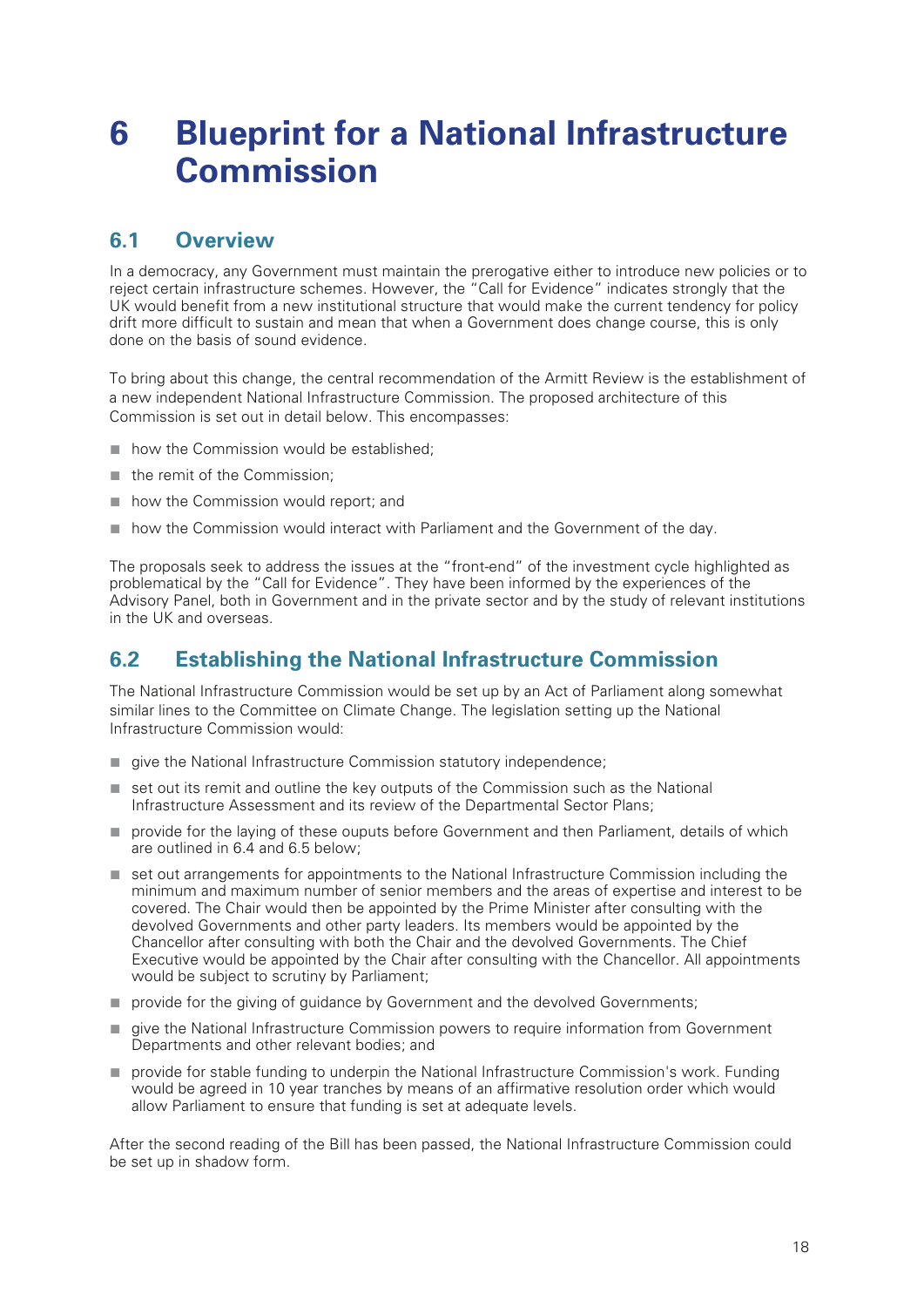#### Figure 1 Establishment of National Infrastructure Commission



Legislation impacting other relevant institutions would be amended in order to allow the National Infrastructure Commission to fulfil its remit. This would include:

- introducing a new overriding duty on all economic regulators both to further the Commission's National Infrastructure Assessment once endorsed by Parliament and specifically to further the implementation of the relevant Sector Infrastructure Plans once approved by Parliament; and
- new obligations for Government Departments (Transport, DECC, Defra, DCLG) such that Sector Infrastructure Plans (which would replace National Policy Statements) are produced in line with the National Infrastructure Assessment as approved by Parliament within a 12 month timescale.

### **6.3 Remit of the National Infrastructure Commission**

The remit of the National Infrastructure Commission would be to identify the UK's infrastructure needs over the next 25-30 years in order to:

- foster long term economic growth across the UK; and
- maintain the UK's international competitiveness amongst the G20 nations.

Recommendations must also be consistent with achieving the UK's long term climate change targets and ensuring that economic growth meets sustainability requirements.

The National Infrastructure Commission would focus predominantly on "nationally significant" infrastructure as defined by the 2008 Planning Act. It would report across all of the key sectors of economic infrastructure where National Policy Statements are currently designated. These are:

- energy covering renewable energy, fossil fuels, oil and gas storage and supply, electricity networks and nuclear power;
- transport covering ports, transport networks (including rail and roads) and aviation; and
- water supply and treatment of waste water/hazardous waste.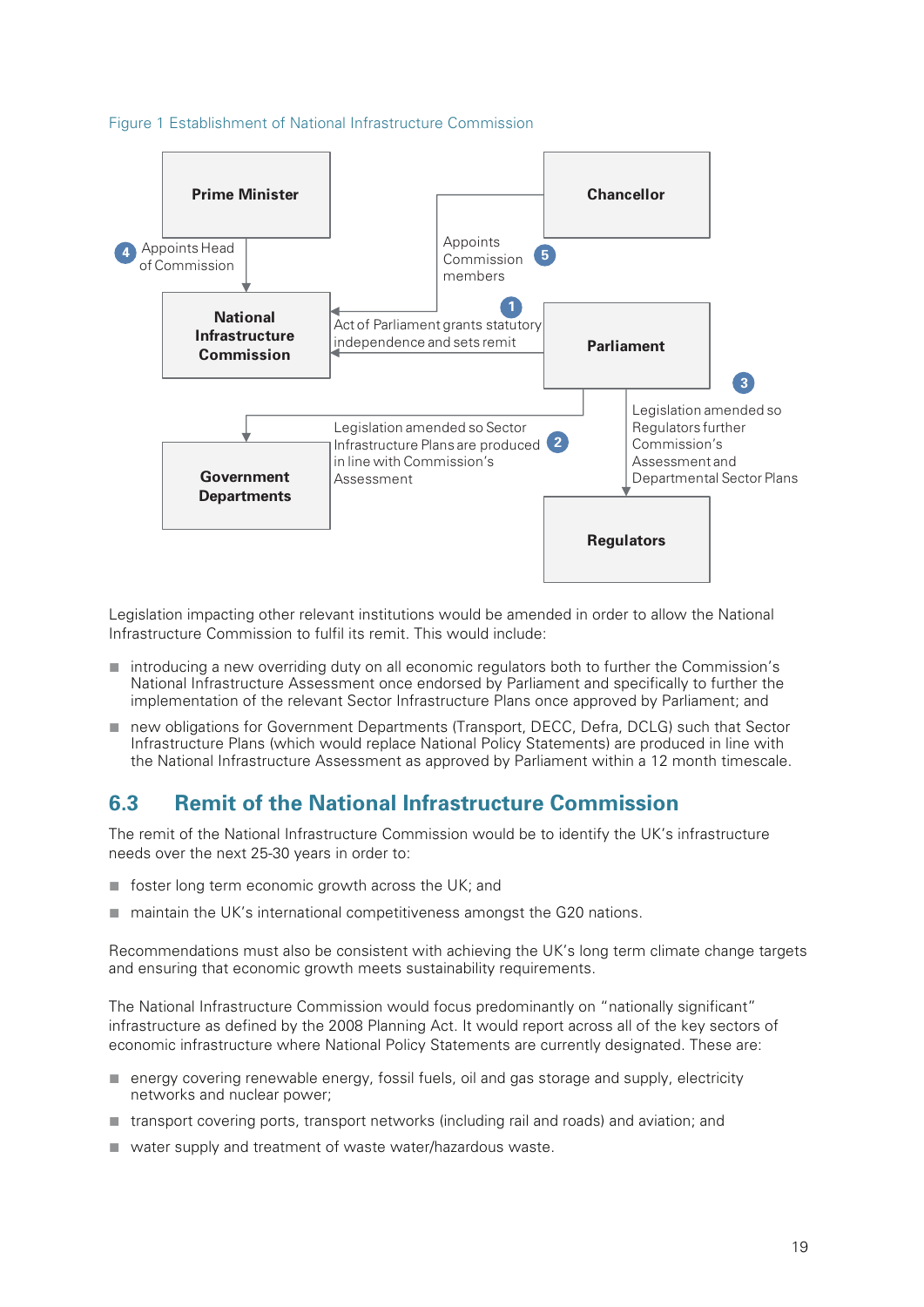In addition to this, two further sectors would be within the Commission's remit – telecommunications (e.g. super-fast Broadband) and strategic flood defences. The Commission would not consider housing requirements – rather the Government's forecasts of housing growth would be an input into its work. However, the legislation establishing the National Infrastructure Commission would allow for additional sectors to be added to its remit as the Government saw appropriate.

In reaching its conclusions around the UK's long term infrastructure requirements, the National Infrastructure Commission would consider:

- economic growth forecasts;
- population trends;
- long term tax and spending policy as forecast by the Office of Budget Responsibility;
- Government forecasts of housing growth;
- environmental and climate change considerations;
- regulatory requirements such as those of the EU;
- forecasts of technological change in each sector; and
- any other matters which the Government might refer to it.

Given its long term remit, in the first instance, the National Infrastructure Commission's Assessment of the UK's infrastructure needs would not be limited by any shorter term affordability constraints. However, plans for funding and financing investment and the prioritisation of Government's resources would be a key element of the Sector Infrastructure Plans produced by each Department.

The National Infrastructure Commission would be able to appoint expert sub-committees in each sector to gather and consider evidence. These sector teams would include individuals from the public and private sectors experienced in scheme promotion. To help undertake their work the sector teams would:

- have a Memorandum of Understanding in place with each of the relevant Government Departments in order to provide access to any modelling tools and analysis;
- be able to request evidence from regulators and delivery organisations such as Network Rail and the Highways Agency; and
- be able to commission work such as studies on global benchmarks and resilience/condition of existing assets. These studies might be completed by the regulators on the National Infrastructure Commission's behalf.

#### **6.4 The National Infrastructure Assessment**

Every ten years, the National Infrastructure Commission would produce a National Infrastructure Assessment looking at the UK's needs over a 25-30 year time horizon. In order to better capture interdependencies, this Assessment would consider all of the infrastructure sectors within the Commission's remit in parallel, rather than looking at individual sectors in isolation.

As well as identifying need, the Assessment would provide a high level commentary as to how this need might be most effectively delivered within each sector. The commentary would draw upon both UK and relevant international experience and consider:

- the appropriate balance between investing in new infrastructure and improving the condition of existing assets in order to deliver value for money;
- how the UK's infrastructure needs might be met in a way that is as sustainable as possible. New technology, efficiency measures or different charging approaches such as Smart metering might impact upon the scale of investment in new infrastructure that is actually required;
- those geographic regions within the UK where new investment is required to be targeted;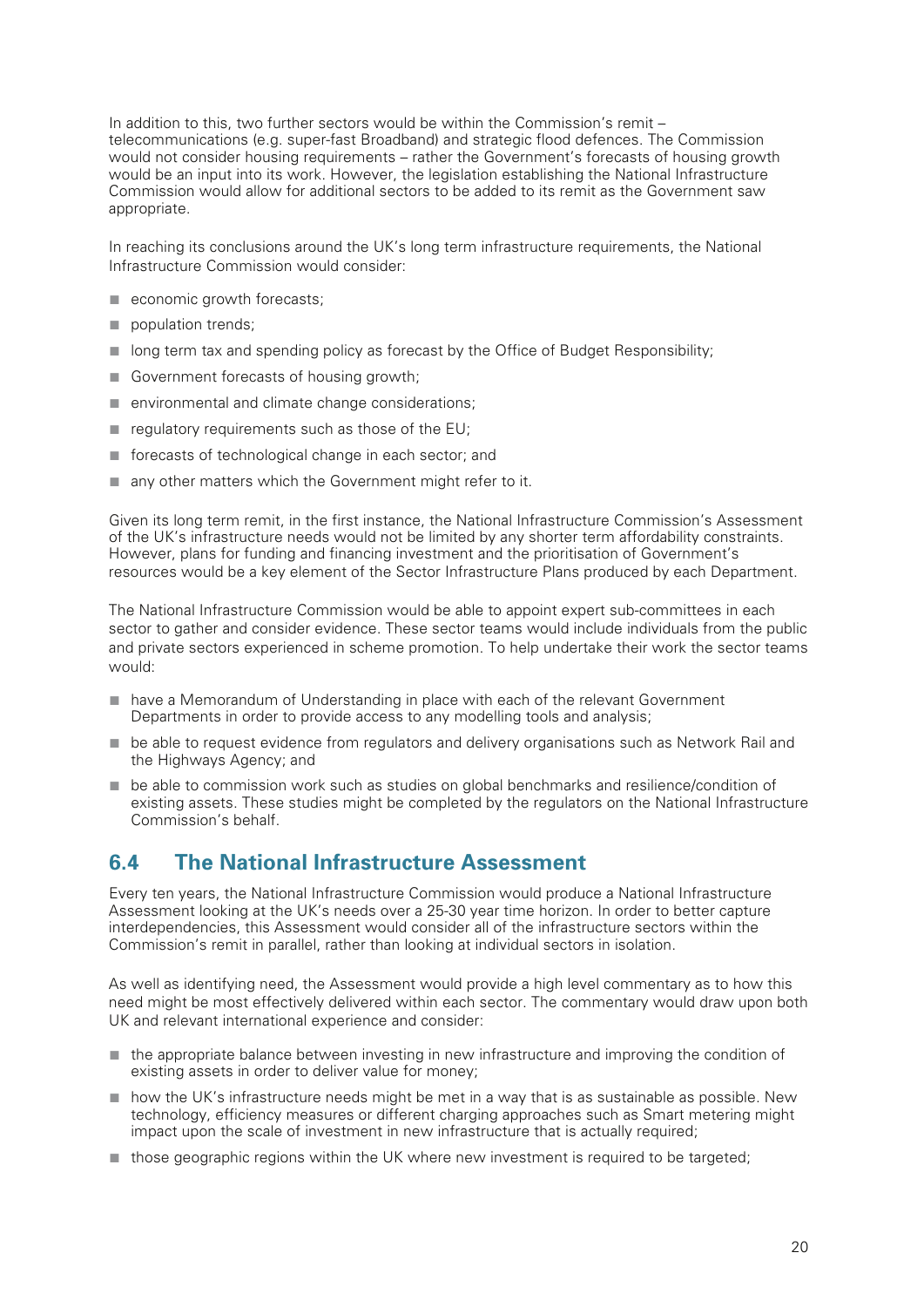- the scale of funding necessary to address the needs identified and any potential new sources of funding such as user charging; and
- whether current delivery models or regulatory arrangements are fit for purpose and where these need to be strengthened.

The Commission would not seek to promote investment in new infrastructure for its own sake. Rather, it would consider how the UK's future needs could be met in a targeted and efficient manner with value for money being a primary consideration.

Across the sectors within its remit, the National Infrastructure Commission would identify those areas that it considered to be national priorities for investment. However, the 25-30 year National Infrastructure Assessment would not formally rank investments across different sectors against each other on the basis of the benefits that they would deliver.

The National Infrastructure Assessment would not just look forward 25-30 years. Rather, for each sector, it would also indicate the type, scale and priority of investment needed for the UK to maintain its international competitiveness within 5-10 years and at 20 years out.

The National Infrastructure Commission would be required to consult widely with interested parties in drawing up its Assessment in order that infrastructure providers, Non-Governmental Organisations, Local Government, investors and regulators are all fully involved. It would also be required to consult formally on the Assessment in draft before it could be finalised.

The Chancellor would be able to issue guidance to the National Infrastructure Commission to review the prevailing National Infrastructure Assessment once in each Parliament. This might be triggered as a result of a change of Government or in order for the National Infrastructure Commission to consider the impact of any changes in megatrends or major technological advances.

Following on from the 25-30 year Assessment, the National Infrastructure Commission would produce a report each year detailing progress that has been had made in addressing the long term needs it has identified. In each sector the Commission would consider whether:

- Government Departments are providing the strategic policy direction required;
- the planning system is effective in how it is dealing with major schemes;
- the regulatory environment is fit for purpose in bringing forward investment;
- asset condition within the sector is sufficiently well understood; and
- critical questions of funding have been addressed.

#### **6.5 Interaction with Government and Parliament**

#### **Approval of National Infrastructure Assessment**

The National Infrastructure Commission would report to Government in the first instance by delivering its National Infrastructure Assessment to the Chancellor. The Chancellor would then have a statutory obligation to lay the Assessment before Parliament within a six month period together with such amendments that the Government might propose. The National Infrastructure Assessment would be laid before Parliament together with a substantive motion seeking Parliamentary approval by means of a vote in both Houses.

Parliament may then refer a draft of the Assessment back to the Commission for further consideration of specific areas.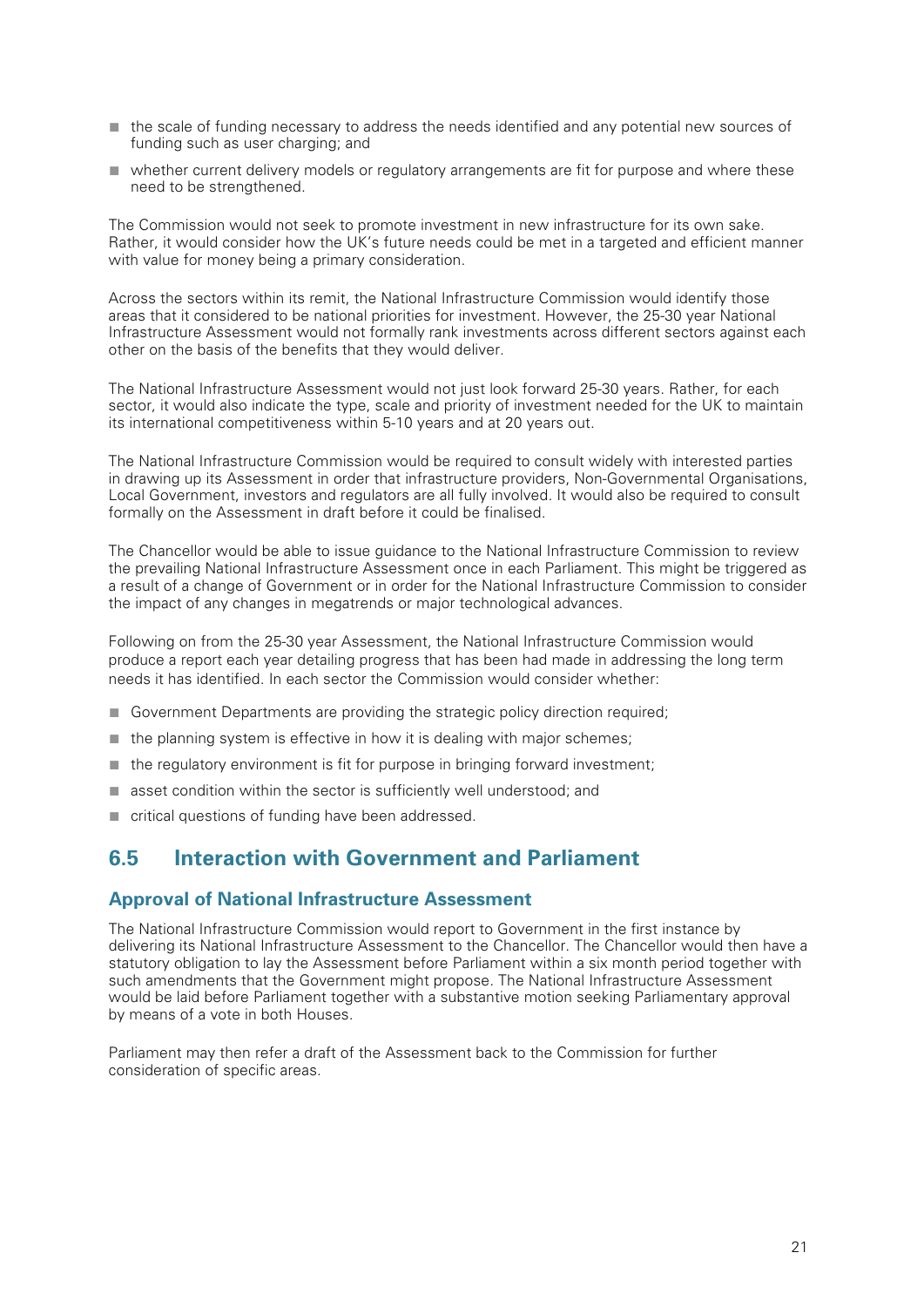



Once the Commission's conclusions around long term needs have been approved by Parliament, then individual Government Departments would have a statutory duty to produce Sector Infrastructure Plans to support the National Infrastructure Assessment.

#### **Approval of Sector Infrastructure Plans**

Within this blueprint, the emphasis on Government Departments to provide the necessary strategic direction to deliver investment/reform in each sector would increase markedly from that which exists today. To underline this change in emphasis, the current National Policy Statements would be renamed Sector Infrastructure Plans.

In the first instance, within each Sector Infrastructure Plan, the Government of the day would add the next level of detail as to how the needs identified by the National Infrastructure Commission would be met by setting out specific schemes and projects. For example:

- if the Commission identified a need for extra reservoir capacity in the south east of England, the Sector Infrastructure Plan for water would set out the preferred location for this; and
- if the Commission highlighted a need to improve transport connectivity between certain centres of population, then the transport networks Sector Infrastructure Plan would bring forward specific road and rail proposals to address this.

However, the Sector Infrastructure Plans would be required go further still. To improve public/ investor confidence, they would also explain:

- the different sources of funding that would be drawn upon in order to deliver any proposed investment. For example the Sector Infrastructure Plan for transport networks would explain whether the roads schemes identified were to be funded by the Government or from tolls/user charging;
- detailed timescales for the procurement and delivery of projects; and
- the preferred vehicle(s) for delivering infrastructure investment.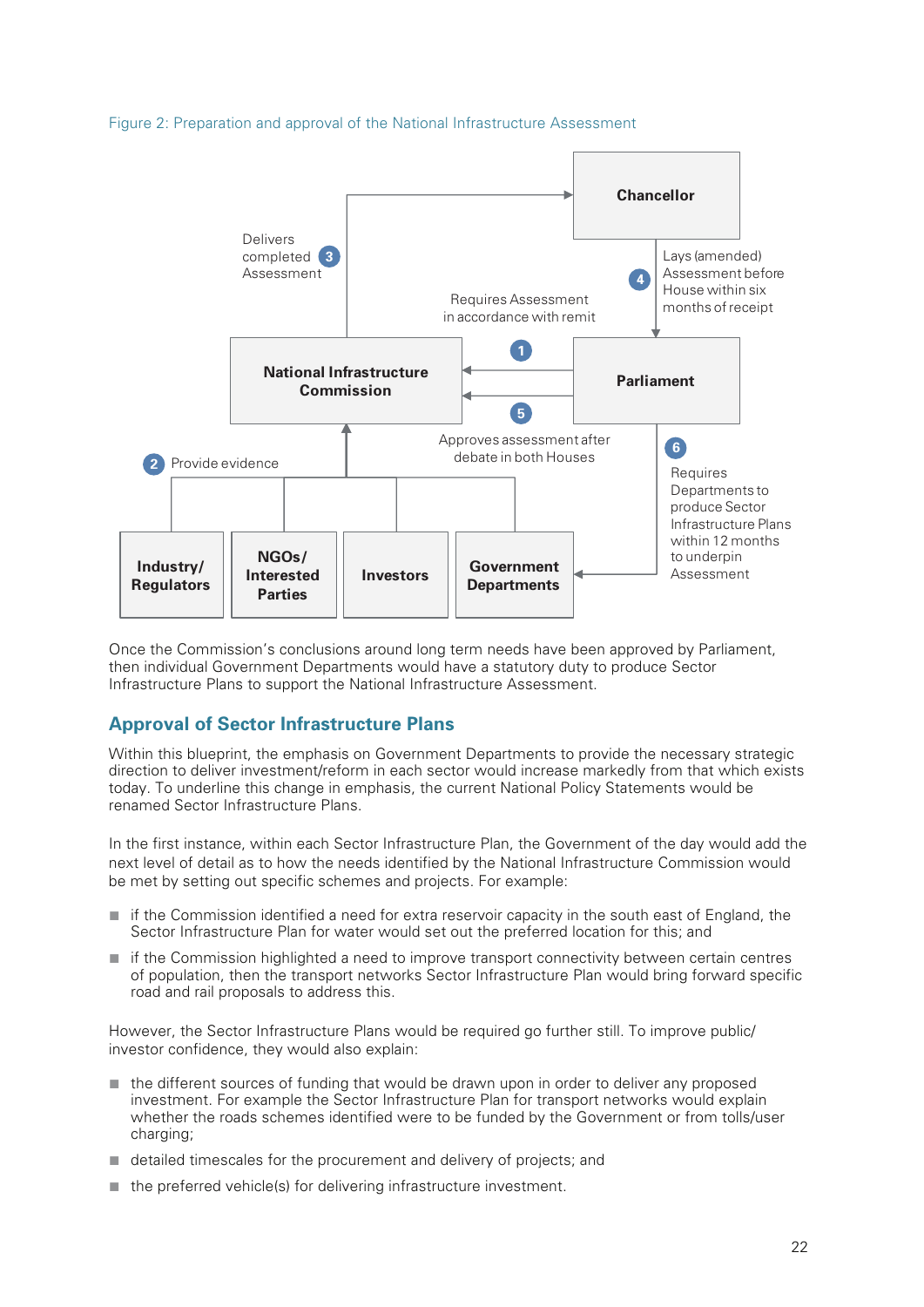The National Infrastructure Commission would provide guidance to each Department in respect of the content of the Sector Infrastructure Plans. This would include:

- requirements as to the sub-sectors where individual Sector Infrastructure Plans should be produced (e.g. for Department for Transport, aviation, ports and transport networks); and
- where it is required that a Sector Infrastructure Plan is location/project specific.

The Departments would have a statutory obligation to produce a Sector Infrastructure Plan within one year that is consistent with the needs identified by the National Infrastructure Assessment as approved by Parliament.

Once a Sector Infrastructure Plan has been produced, the National Infrastructure Commission will lay before Parliament a statement that either confirms its consistency with the Assessment or sets out the areas of inconsistency together with an analysis of what that might mean for overall delivery against the needs identified. In reviewing the Sector Plans the Commission would consider whether:

- the approach proposed by the Department adequately addresses the long term need identified by the Commission; and
- whether the detail provided on funding, timescales and delivery is credible in the context of the scale and timing of the investment needed in that sector.

With this input from the National Infrastructure Commission, it will then be for Parliament to approve the proposed Sector Infrastructure Plans with whatever amendments it may decide upon. Once the Sector Infrastructure Plans have been debated and approved by Parliament, they would in aggregate form a new evidence-based National Infrastructure Plan for the UK,

Going forwards, a key function of the National Infrastructure Commission, via its annual report, would be to monitor how effectively the proposals contained within the Sector Infrastructure Plans are actually being implemented.

The duties of the economic regulators would be amended, following the establishment of the Commission, so that they would be under an overriding duty to further both the National Infrastructure Assessment and the implementation of any relevant Sector Infrastructure Plans once they had been approved by Parliament.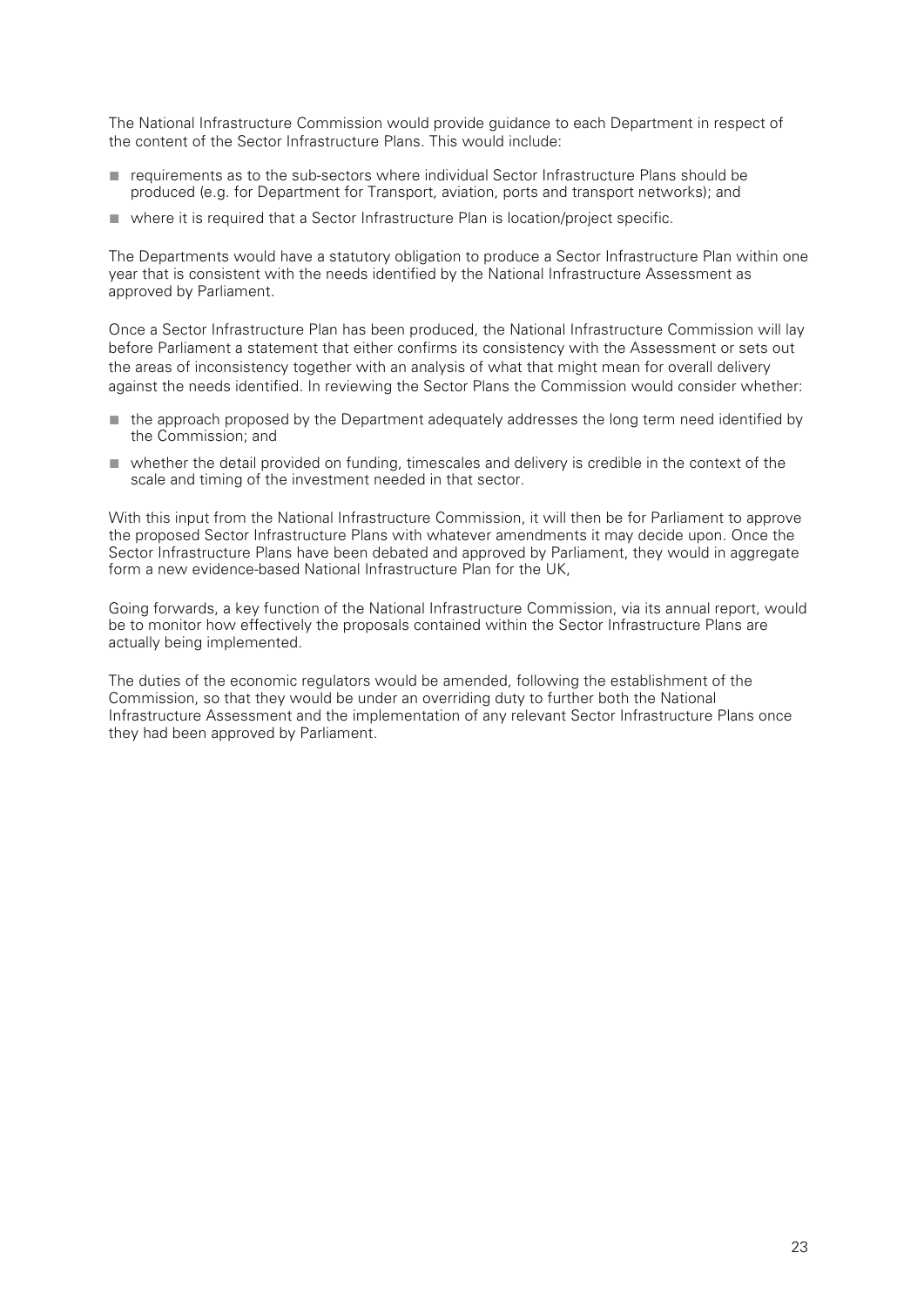#### Figure 3: Approval of Sector Infrastructure Plans



### **6.6 Impact on existing regimes/institutions**

The "Call for Evidence" has highlighted notable support for the planning regime established by the 2008 Planning Act and now overseen by the Planning Inspectorate. There is little market appetite to revisit this model before it has had more time to bed down. Therefore, under the blueprint, this planning regime would remain in place. However, it would be strengthened by ensuring that the Sector Infrastructure Plans (which will replace National Policy Statements) become more consistent in granularity across all infrastructure sectors thereby helping remove questions of need from the planning process.

It is anticipated that the role of Infrastructure UK would be revisited once the National Infrastructure Commission is established.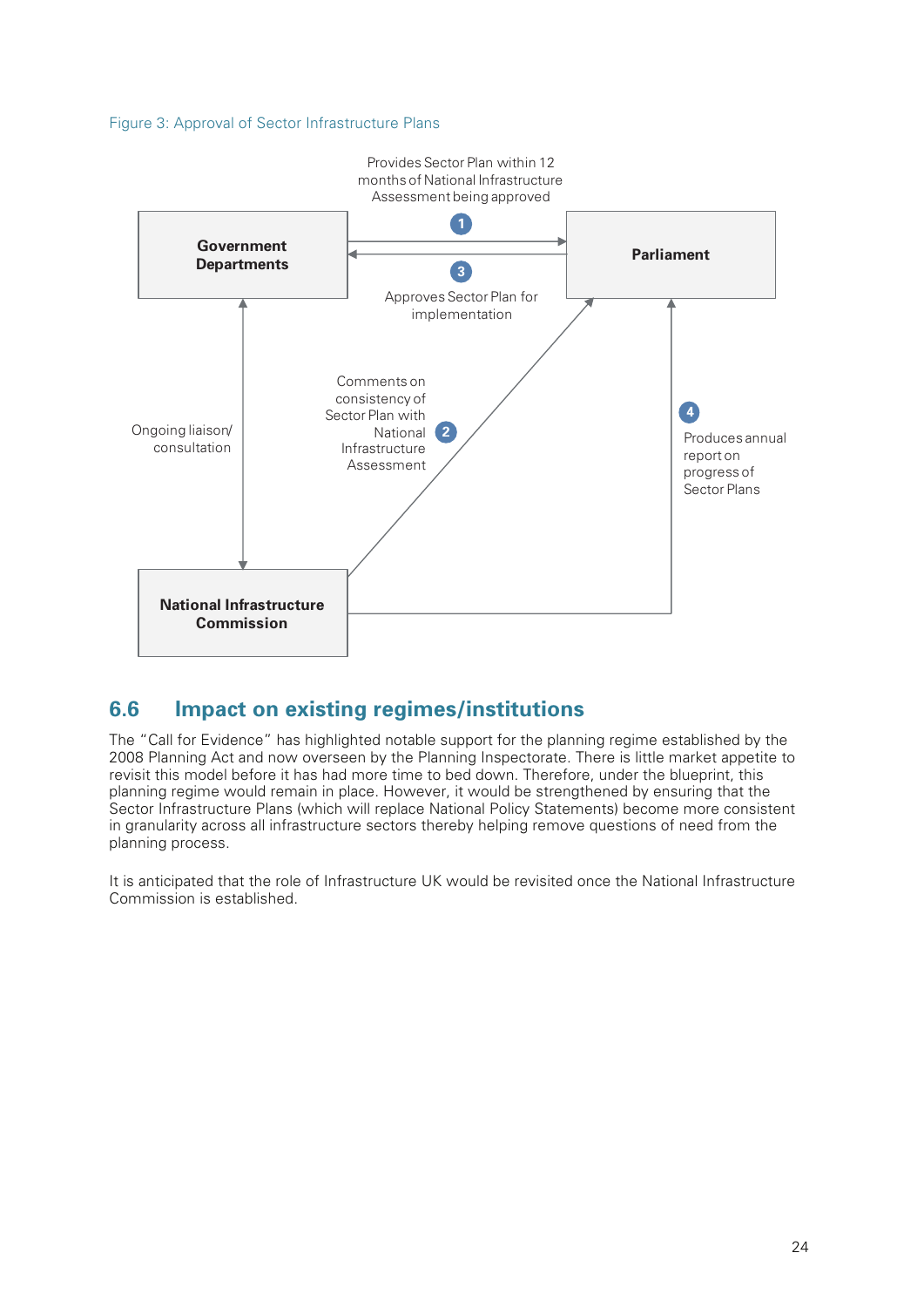# **7 Questions and answers**

The blueprint for an independent National Infrastructure Commission outlined in section 6 represents a radical step forward in how infrastructure would be planned in the UK. To conclude, the Advisory Panel provides responses to a number of questions that it is anticipated that readers of this report are likely to put forward.

#### **What will the Commission change? What will be different?**

The role played by the Commission will have three principal benefits:

- a single body will be tasked with taking an independent view of the UK's infrastructure needs over the long term. This level of strategic thinking has largely been absent over the past 30 years;
- by reviewing all sectors in parallel, interdependencies will be considered. It will also prevent certain sectors being overlooked by Government should they "go out of fashion;"and
- the Commission will hold politicians to account by requiring a robust plan for each sector to be produced within a year of the findings of the National Infrastructure Assessment being approved by Parliament. This will address Britain's tendency for policy drift. In addition annual reporting will provide regular public scrutiny of Government's progress in delivering agreed plans.

#### **Will the Commission undermine democratic accountability by taking decisions away from elected politicians?**

No. Ultimately, the Government of the day will be able to amend the recommendations put forward by the Commission and it is important that it retains this right. However, where it chooses to do this, the Government will be under greater scrutiny to provide evidence to support the change and explain how an alternative route it might take will address the needs identified by the Commission.

The specific schemes and choices over public spending within the Sector Infrastructure Plans will remain the responsibility of the Government of the day. However, the National Infrastructure Commission will retain the right to publicly comment on whether it considers that the Plans produced are fit for purpose.

#### **What happens if the needs identified by the National Infrastructure Commission are unaffordable in aggregate?**

Within the Sector Infrastructure Plans, the Government will factor in the availability of public funding. It could be that the Government chooses to prioritise investment in certain sectors over others in the short to medium term due to prevailing affordability constraints. Affordability issues will be discussed with the Commission when the Sector Infrastructure Plans are presented for comment.

However, one of the key roles of the Commission is to provide greater transparency to debates around funding. Any Government has a choice either to prioritise funds away from infrastructure or to apply charging mechanisms that do not confront users with the full long term cost of maintaining high quality assets. The Commission will increase the awareness of the long term consequences for the international competitiveness of UK of either under-investing in infrastructure or of doing nothing.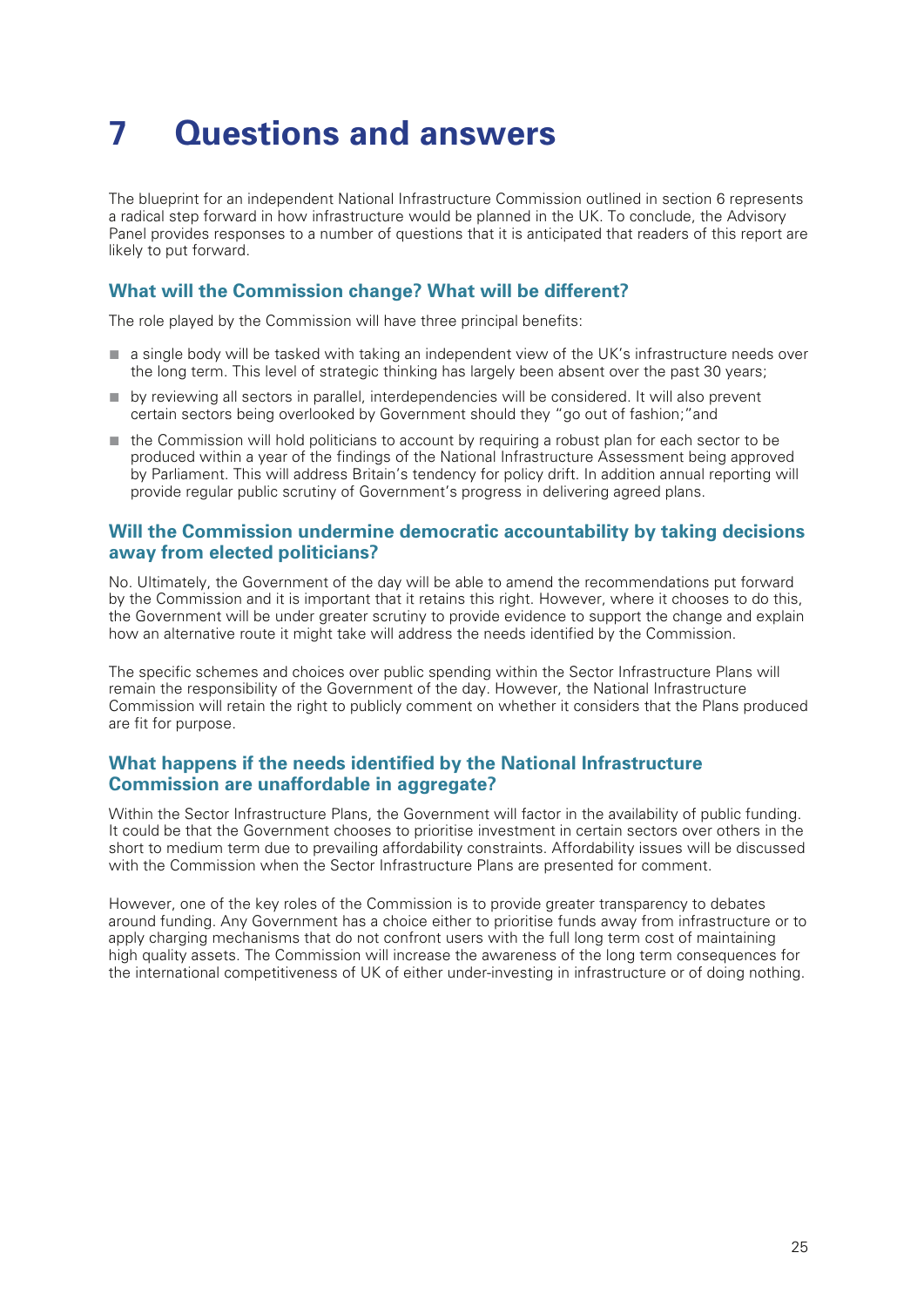#### **What is to stop a new Government shutting down a National Infrastructure Commission?**

Ultimately, the Government of the day will have the power to introduce new legislation which would wind up the Commission. However, if the Chair and the Members have built up a credible public profile and have a record of working effectively with previous administrations, as is the case with the independent Bank of England and the Office of Budget Responsibility, then this will be considered to be a contentious decision. It is likely that the Government would be required to explain why abolishing the Commission would improve long term infrastructure planning in the UK and the growth potential of the economy.

#### **What if the Commissions predictions of infrastructure needs are wrong? A 25- 30 year horizon is a long time?**

The Commission will develop a range of scenarios in making its forecasts of need. Approaches to this type of scenario modelling are well advanced within the UK's universities. The Commission would focus on those needs that are most common to the widest range of scenarios when drawing up its National Infrastructure Assessment.

Should there be a major technological advance during the 10 year period in between the publication of National Infrastructure Assessments then Government could ask the Commission to review its work and consider whether any Sector Plans need to be amended.

#### **How will the Commission engage with the public in order to promote a wide understanding of its recommendations?**

The Commission will be required to undertake a full public consultation on the findings of the National Infrastructure Assessment before it is submitted to Government. Members of the Commission will be required to attend public meetings in each region of the UK in which they would explain the approach it has taken to its work.

#### **Is there a danger that the deliberations of the Commission slow infrastructure investment down in the UK rather than speed it up?**

Ultimately, the Commission will speed up decision making in the UK as its evidence based approach will make it easier to establish consensus around the need for infrastructure investment and avoid a "stop-start" approach. The requirement for Departments to produce detailed Sector Plans within a twelve month timescale will then establish a momentum to translate the National Infrastructure Assessment into specific schemes and projects. This momentum will be maintained by independent annual reporting on progress.

The biggest risk is a hiatus in activity during the period in which the Commission prepares its initial National Infrastructure Assessment. The working assumption of this report is that the Government of the day would continue to deliver the projects in the present National Infrastructure Plan against the background of existing National Policy Statements and to press on with whatever the Davies Review should recommend.

The other problem is the time which the Commission will inevitably take before it can finalise its National Infrastructure Assessment. We have suggested in the Report that, once legislation to create a National Infrastructure Commission has received its Second Reading, the Commission could be set up in shadow form. So, for example, the Government could at that point bring together a panel of outside experts who, with consultancy support if necessary, would work with Departments in Whitehall, regulators and stakeholders to begin to assemble evidence. In parallel the Government could set in train the process to find the Commission's Chair and members. An early start following Second Reading would help get the National Infrastructure Commission off to a flying start.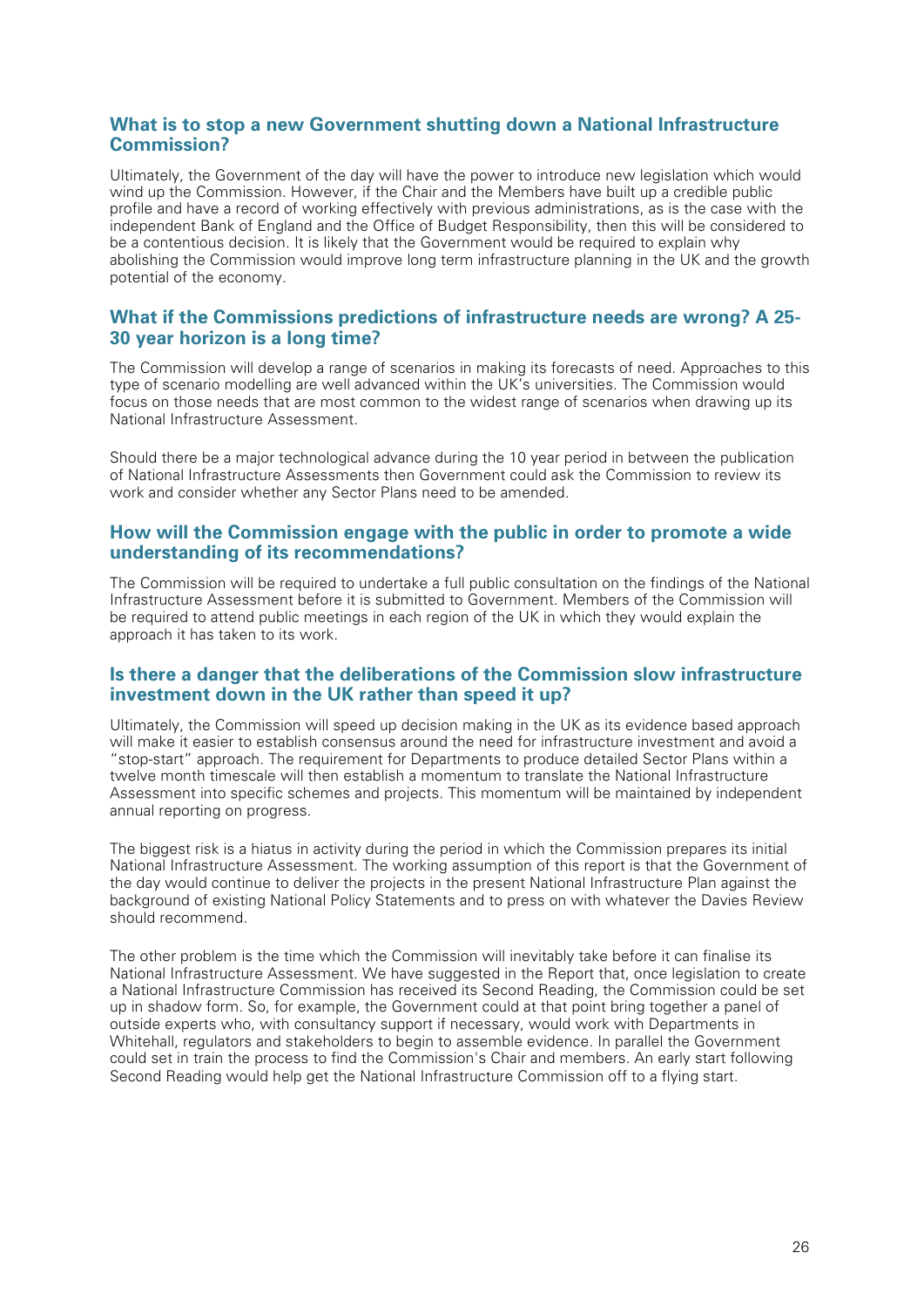# Appendix 1 The "Call for Evidence"

- **1.** Diagnosis of current issues and difficulties
- Where has a lack of long term planning or political consensus impacted on the delivery of critical infrastructure in the sector/projects in which you/your organisation have been involved?
- What were the failings within the existing decision making and planning mechanisms that you/your organisation experienced?
- What were the consequences of these failings?
- **2.** Past/existing attempts to provide special regimes for infrastructure delivery
- What have been the limitations of previous initiatives in this area such as the Infrastructure Planning Commission, the Hybrid Bill process and the establishment of Infrastructure UK?
- How might the model of the Howard Davies review of aviation capacity help to address these limitations and any other issues raised in 1) above? Which of the issues raised might this model not address?
- **3.** The role remit of an independent Infrastructure Commission
- If a Commission that is independent of Government was set up to look at the long term infrastructure needs of the country:
	- What would be an appropriate planning horizon 15, 30 or 50 years?
	- What factors should the Commission consider (mega trends, demographics, sustainability, economic growth, environmental legislation)?
	- What sectors should it cover transport, energy, housing, telecommunications?
	- Should the remit be limited to the outcomes required (infrastructure capacity) or to evaluating/recommending potential schemes to deliver these outcomes?
	- How should the Commission interact with existing bodies such as Network Rail, the Highways Agency and Infrastructure UK?
	- How should the Commission interact with devolved administrations, regional and local Government?
	- How might funding/affordability constraints be factored into any review?
- **4.** Establishing cross party consensus
- To help bring about cross-party consultation and agreement around conclusions:
	- Where should the members of the Commission be drawn from?
	- What timeline should the Commission work on? Should it report once per Parliament or more often?
	- Who would initiate reviews Government or the Commission?
	- How would a Government accept proposals for implementation? How might the course of strategy be changed following the outcome of an election?
- **5.** Lessons Learned
- What lessons can be learned from structures established overseas for long term strategic planning and implementation of infrastructure?
- What lessons can be learned from the London Olympic and Paralympic Games?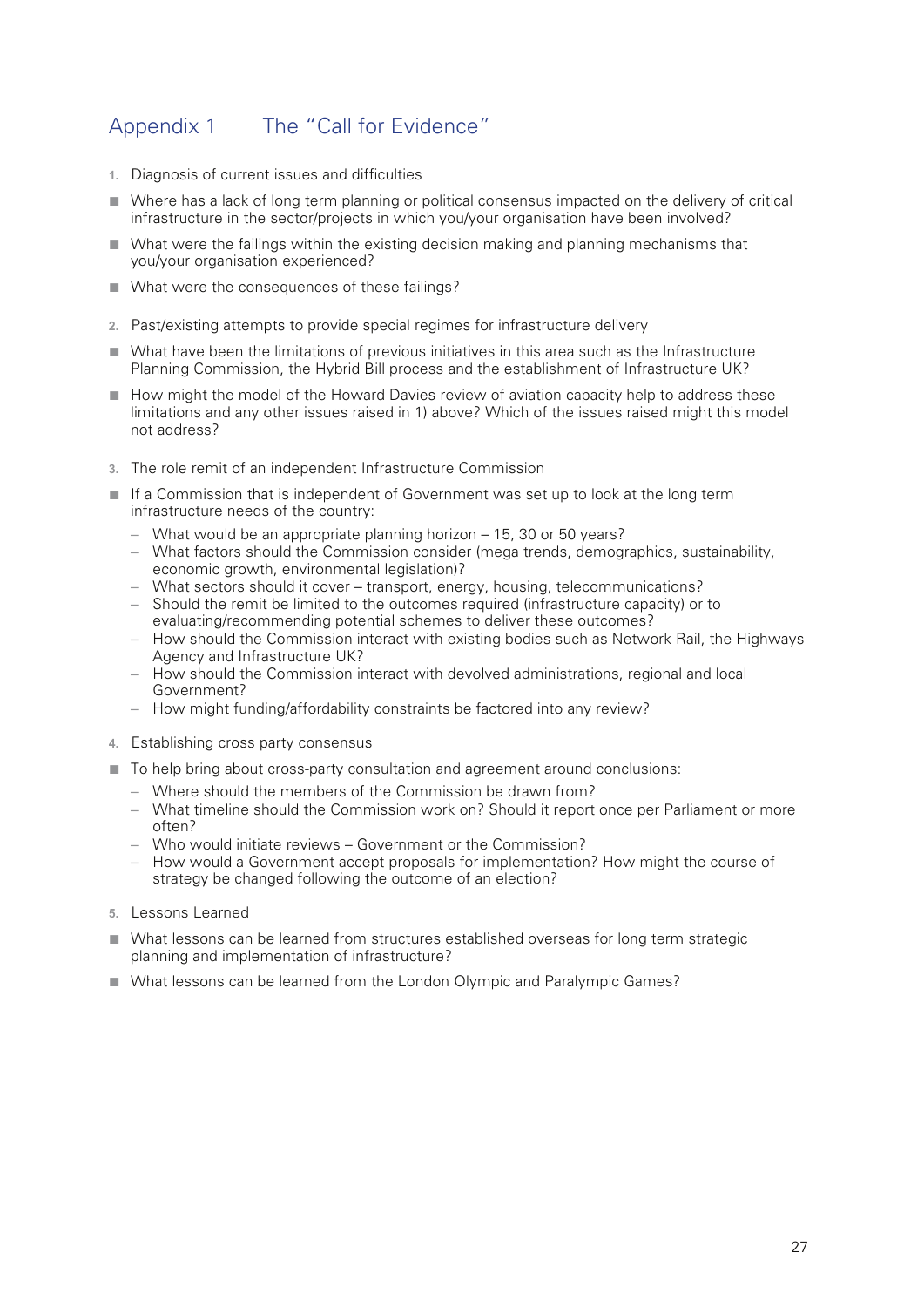# Appendix 2 List of respondents to the "Call for Evidence"

| <b>ABB</b> Limited                            | ABTA                                |
|-----------------------------------------------|-------------------------------------|
| Arup                                          | <b>ASDA</b>                         |
| ATOC                                          | <b>Balfour Beatty</b>               |
| Berwin Leighton Paisner LLP                   | Bircham Dyson Bell                  |
| Birmingham Airport Limited                    | <b>British Chambers of Commerce</b> |
| <b>British Telecom</b>                        | Campaign to Protect Rural England   |
| Carillion                                     | CH <sub>2</sub> M Hill              |
| Civil Engineering Contractors Association     | <b>Communications Workers Union</b> |
| Costain                                       | <b>EC</b> Harris                    |
| <b>EEF</b> - The Manufacturers Organisation   | Freight on Rail                     |
| Gatwick Airport                               | The Green Alliance                  |
| Heathrow Airport                              | Independent Transport Commission    |
| Infrastructure Alliance                       | Infrastructure Australia            |
| Institute for Government                      | Institute of Civil Engineers        |
| Institute of Highways and Transportation      | Institute for Transport Studies     |
| Kent County Council                           | Kier Group                          |
| Laing O'Rourke                                | Lloyds Banking Group                |
| Local Government Association                  | London Borough of Newham            |
| London Stansted Airport                       | <b>MACE</b>                         |
| Manchester City Council                       | <b>National Grid</b>                |
| Network Rail                                  | Northern Power Grid                 |
| Office of Budget Responsibility               | Pricewaterhouse Coopers             |
| <b>RAC</b> Foundation                         | Road Ahead Group                    |
| Royal Academy of Engineering                  | Royal Town Planning Institute       |
| South East Local Enterprise Partnership       | <b>Thames Water</b>                 |
| Town and Country Planning Association         | <b>Trades Union Congress</b>        |
| <b>Transport Salaried Staff's Association</b> | <b>TSSA</b>                         |
| UCATT                                         | <b>UK Power Networks</b>            |
| University College London                     | University of Birmingham            |
| Virgin Trains                                 | Water UK                            |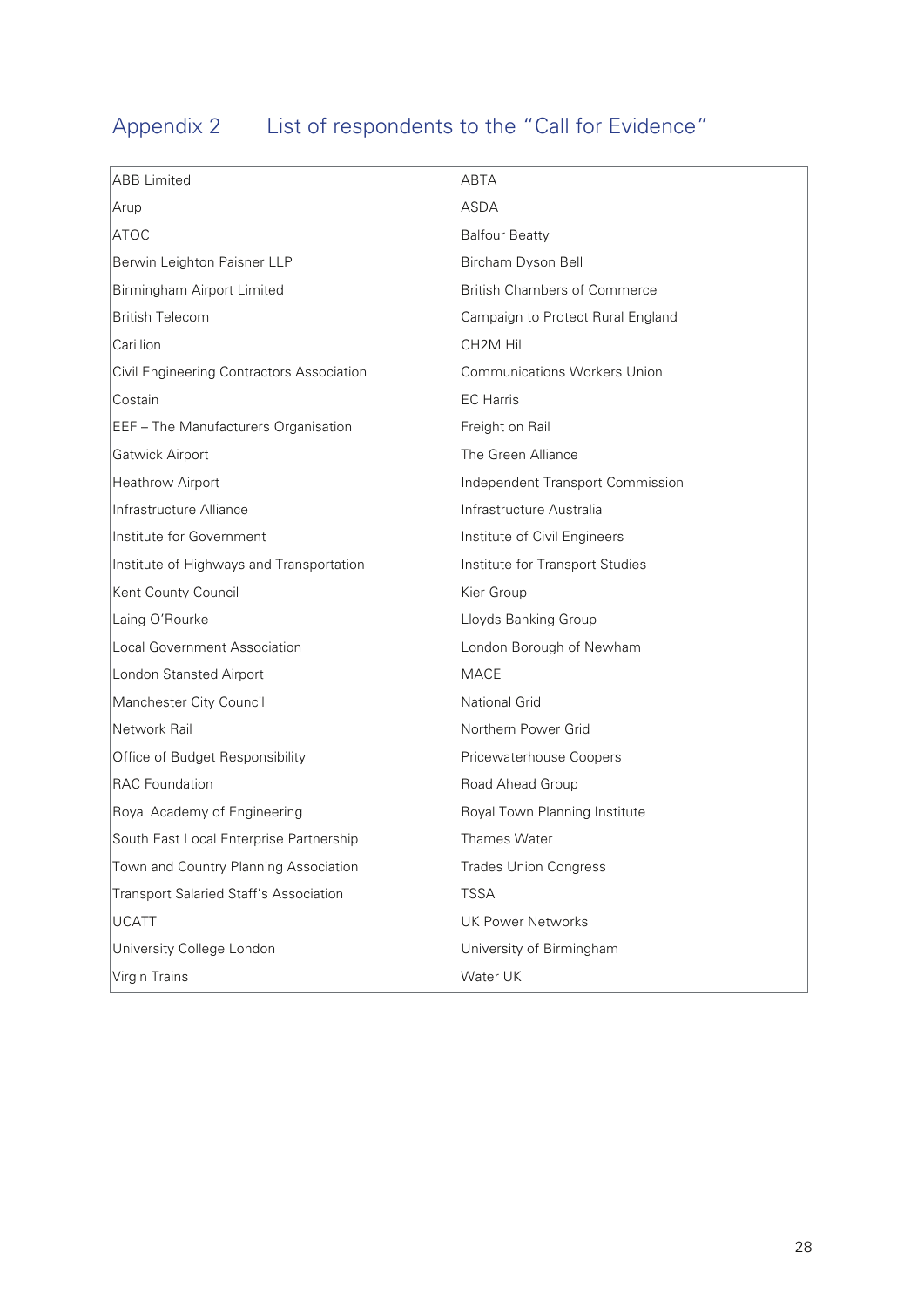# Appendix 3 Overview of Institutions studied

#### **Overseas Institutions**

#### *Infrastructure Australia*

Infrastructure Australia (IA) was set up in 2008 in order to:

- provide advice on Australia's current and future infrastructure needs and priorities; and
- establish an evidence based approach to allocating Commonwealth funds to State sponsored projects. Australia is notable in that policy making in the majority of infrastructure sectors is driven at the State level. Only telecommunications and aviation are planned on a national basis.

IA is a statutory body consisting of a Chair and 11 other members. Of the members:

- nine (of whom one is the Chair) are nominated by the Commonwealth of whom at least five must have private sector experience and one must have experience of local Government; and
- three are nominated by the States, the Australian Capital Territory and the Northern Territory.

IA is chaired by Sir Rod Eddington. Sir Rod was Chief Executive Officer of British Airways from 2000 to 2005 and has also served on the Boards of JP Morgan, News Corporation and Rio Tinto Group. No politicians attend the Board of IA. However, meetings are attended by the senior civil servants from the Treasury and the Prime Minister's office.

In 2008, IA had \$8bn of Commonwealth funds to allocate between State projects. Although available funding has reduced materially since then as a result of the financial crisis, IA has maintained its relevance by producing high profile annual reports. These have set out the criteria by which infrastructure projects should be appraised and Commonwealth funds prioritised and made recommendations as to how any impediments to nationally significant infrastructure projects should be addressed.

The resources of IA are relatively small with the Board being supported by a secretariat of 10 people. Rather than undertaking studies and primary research, IA sees its role as evaluating proposals submitted to it by the States and other bodies. This approach has been driven by the Chairman in order that resources are used as efficiently as possible.

#### *Singapore's Urban Redevelopment Authority*

The Urban Redevelopment Authority (URA) was established by an Act of Parliament and reports to Singapore's Minister for National Development. It has responsibility for Singapore's long-term land use planning in order to support future development and continued economic growth. The URA has two platforms for planning, the Concept Plan and the Master Plan.

The Concept Plan is a strategic, long term land use and transportation plan which takes a 40-50 year view and is updated every 10 years. The first Concept Plan was developed in 1971 and resulted in the development of Changi International Airport, as well as Singapore's Mass Rapid Transit System (MRT). The latest Concept Plan was produced in 2011. The biggest factor informing the Concept Plan is a detailed forecast of population growth. However, the Plan also considers what is necessary to safeguard Singapore's continued role as an international business hub.

The Master Plan is the statutory land use plan which translates the long term strategies of the Concept Plan into detailed plans to guide development. It is updated every ten years setting out the permissible land use and density for developments in Singapore. Strategies in the 2008 Master Plan included decentralisation by promoting new growth areas outside of the city centre such as Jurong and Paya Lebar. This is to be supported by the Downtown Line and Thomson Line extensions to the MRT network.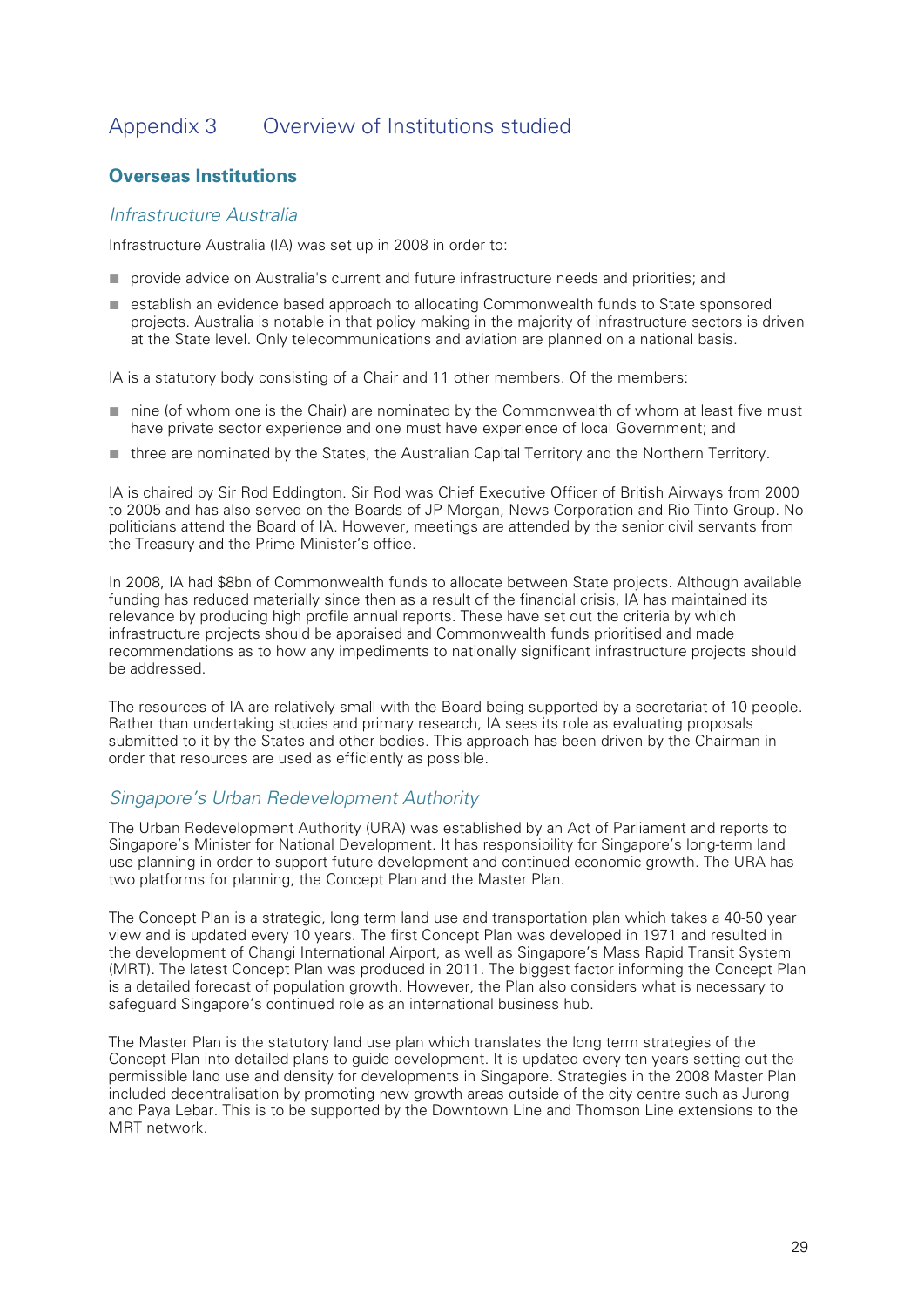The URA has a Chairman and a Stakeholder Board of up to 12 members. Board members are chosen from both the public and private sectors and come from a wide range of fields including architecture, media, accountancy, Government and national defence.

Whilst URA co-ordinates Singapore's land-use planning, detailed inputs are provided by the relevant Government Departments. This works smoothly because Singapore has a relatively small senior civil service in which many of the key personnel have rotated between the top jobs. As a result, there is a shared understanding of the challenges of each Department. Once the Concept and Master Plans have been produced, the delivery of individual projects within the Plans falls to the relevant Government Department. The Departments have a statutory obligation to deliver these Plans.

#### *Infrastructure Ontario*

In 2004, Ontario's Ministry of Public Infrastructure Renewal set out a new Planning, Financing and Procurement Framework to address an infrastructure deficit that it estimated to stand at \$100bn. The vision of the Ministry was to shift infrastructure planning to a long-term horizon supported by sustainable financing models and sound asset-management practices.

As part of the delivery of this strategy Infrastructure Ontario (IO) was established in 2005. IO's remit was to procure some of Ontario's more complex infrastructure renewal schemes as well as project managing the construction phase of certain projects. Other functions included providing public sector and not-for-profit organizations with long-term financing in order to renew infrastructure.

IO is a crown corporation wholly owned by the Province of Ontario and established by the Ontario Infrastructure and Lands Corporation Act. The Chair and Chief Executive of IO are appointed by the Lieutenant Governor and report to the Minister of Infrastructure. IO prepares an annual report that is approved by the Board and submitted to the Minister for tabling in the Ontario Legislature. Whilst the Minister is not bound by IO's advice, the organisation is highly influential.

For the period that IO has operated, the Liberal Party has remained in power in Ontario. Therefore to date, the scale of cross-party backing for IO has not been tested as its remit has never been subject to review by an incoming Provincial Government.

#### *New Zealand's National Infrastructure Unit*

The National Infrastructure Unit (NIU) was established in 2009 by the new National Party Government to help improve the quality of decision-making on infrastructure. The NIU was set up within Treasury so has parallels with IUK and is effectively part of Government. Its responsibilities include:

- formulating and monitoring progress on, a 20-year National Infrastructure Plan (to be updated every three years). The National Infrastructure Plan itself is signed off by the Minister of Finance;
- establishing robust and reliable cross-government frameworks for infrastructure project appraisal and capital asset management, and monitoring the implementation and use of those frameworks;
- providing active transaction support to Government agencies in the preparation of PPPs (the PPP team has recently moved out of the NIU as a result of a restructuring within the Treasury).

A primary focus of the NIU has been the actual performance of the stock of assets that underpin the productive functioning of the economy, specifically transport and energy networks and key buildings such as schools and hospitals. The Better Business Case initiative places emphasis on improving the information base to allow measurement of outcomes and inform the allocation of new investment.

A National Infrastructure Advisory Board (NIAB) has been established to provide the NIU and the Minister for Infrastructure with input from the private sector. The Chair, Dr Rod Carr is a former Deputy Governor of the Reserve Bank and has also held senior roles at the Bank of New Zealand and National Australia Bank. Other Board members include lawyers, economists, heads of private equity funds and engineers. The NIAB is not involved in setting long term infrastructure strategy. Rather it reports on more micro-level issues such as project appraisal and capital asset management.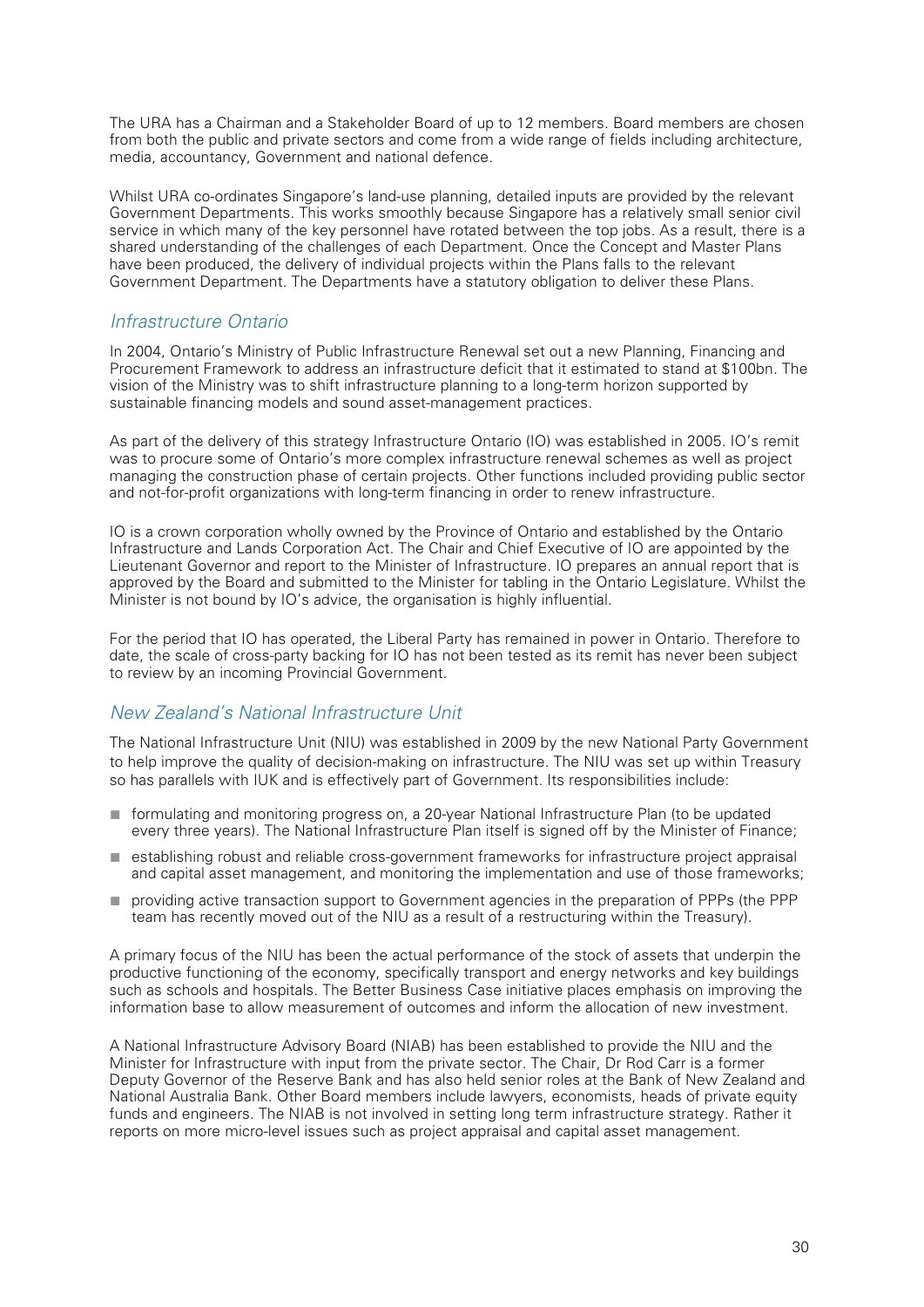#### **UK Institutions**

#### *Bank of England*

In 1998, the Bank of England became an independent public organisation. The Bank is independently funded via a levy on the UK's financial institutions and the Monetary Policy Committee (MPC) is responsible for setting the interest rate which will enable the Bank's inflation target to be met. The MPC has nine members – the Governor, the two Deputy Governors, the Bank's Chief Economist, the Executive Director for Markets and four external members. The external members have an expertise in economics and are appointed directly by the Chancellor. They serve fixed terms after which they may be replaced or re-appointed.

Members of the MPC do not represent individual groups or areas but are independent. The MPC's decisions on interest rates are made on the basis of one-person, one vote and not based on a consensus of opinion. To provide public accountability, minutes of MPC meetings are published two weeks after each interest rate decision. These give a full account of discussions, including differences of view. They also record the votes of the individual members of the MPC. The MPC has to explain its actions regularly to parliamentary committees, particularly the Treasury Committee.

Further public engagement is provided by MPC members regularly speaking to audiences throughout the country to explain policy decisions and thinking. This is a two-way dialogue with the visits also giving MPC members a chance to gather first-hand intelligence about the economic situation from businesses and other organisations.

In 2011 the Financial Policy Committee was created as a mirror committee to the MPC to spearhead the Bank's new mandate around the regulation of the UK's banks and insurance companies.

#### *Office of Budget Responsibility*

The Office of Budget Responsibility (OBR) was set up in 2010 as a Non-Departmental Public Body under the lead of the Treasury (HMT). The backdrop to this was the economic crisis with Government requiring an independent body to reassure the markets at a time of major fiscal consolidation.

The OBR is jointly accountable to the Executive and to Parliament and has a remit to:

- produce five-year forecasts of the economy and the public finances;
- judge the progress of the Government towards its five-year fiscal targets;
- assess the long term sustainability of the public finances; and
- scrutinise HMT's costing of policy measures in the run-up to the Budget and other major announcements.

It is not part of the OBR's remit to give policy advice as to how the Government's fiscal objectives might best be met. If the OBR's terms of reference were to be extended, then this should be a matter for Parliament and not for the OBR itself.

The OBR has a small staff – 17 in total. It produces its own macroeconomic forecasts but draws on the work of other bodies (HMT, Her Majesty's Revenue and Customs and Department for Work and Pensions) in order to produce forecasts of tax receipts and public spending. OBR has a memorandum with each of these bodies around access to information. Acting as a small commissioning/coordinating body in this way helps avoid duplication of activity across Government.

The OBR's funding is set for four years in a "letter of revenues" published as part of the Spending Review. The OBR could be vulnerable to either a budget squeeze or the denial of information. In either case, its ultimate course of action would be to make representations to the media.

The OBR considers that its principal "value-add" is not in improving economic forecasting – City economists take a range of different views about this between themselves. Rather its value is in improving the transparency of the debate around the public finances by adding an expert, independent voice.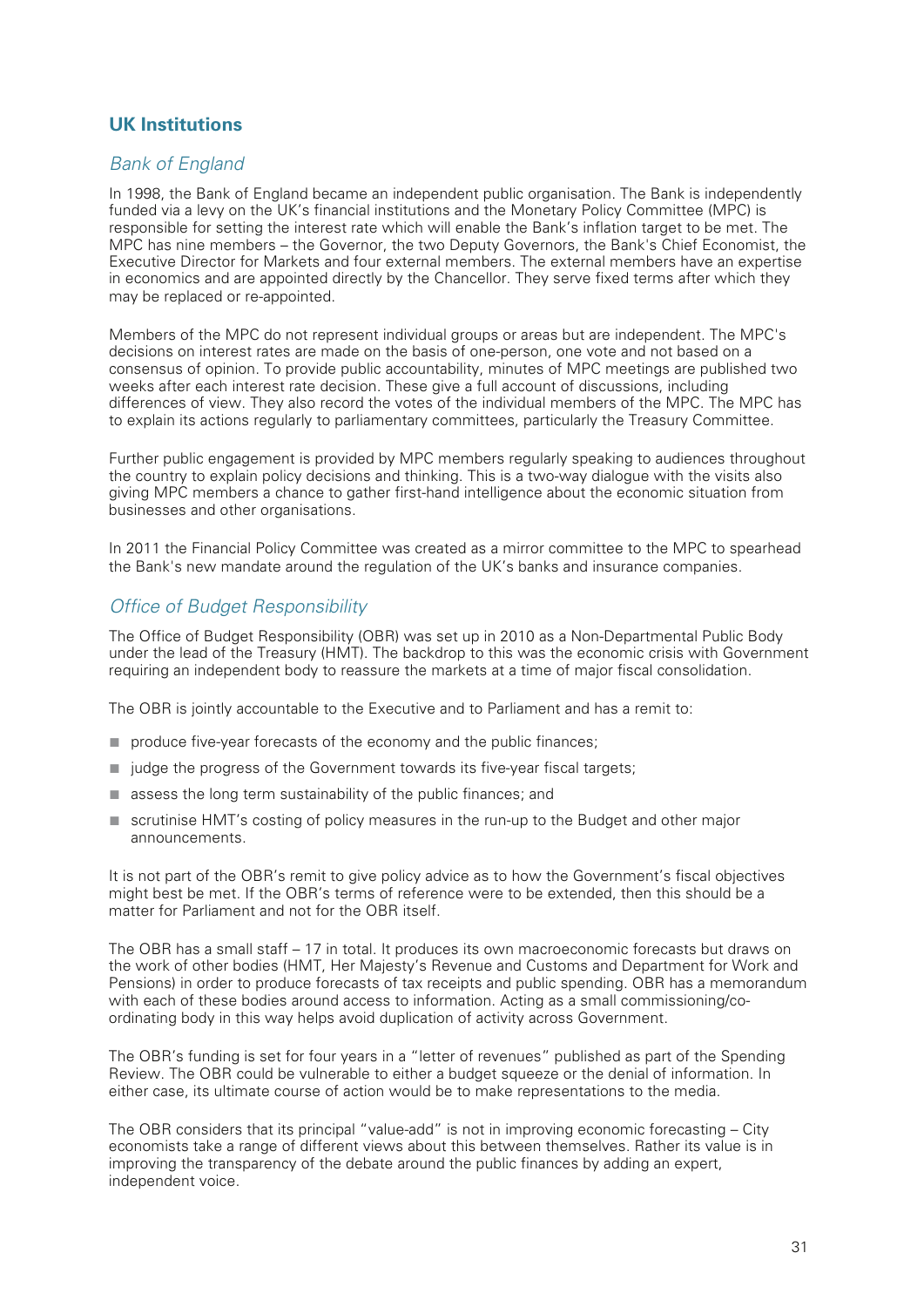#### *Committee on Climate Change*

The UK was the first country to introduce a national legally-binding framework (the Climate Change Act of 2008) to tackle the issue of climate change. This included a target of an 80% reduction in emissions by 2050. As part of the 2008 Act, the Committee on Climate Change (CCC) was established as an independent, statutory body to provide advice on five yearly "carbon budgets" and monitor progress towards the 2050 target. The CCC is jointly sponsored by the Department of Energy and Climate Change (DECC), and the devolved Governments.

The CCC has a Chairman and seven independent members. The independent members are all established experts in matters of science and technology. The Chief Executive of the CCC leads a Secretariat of around 35 staff which provides analytical support to the Committee. The Secretariat draws upon modelling undertaken by DECC with whom it has a memorandum of understanding around the exchange of information.

The first Chairman of the CCC Adair Turner established a strong media presence in order to help build up a clear narrative around climate change. A decision was taken by the CCC that it should have a single public voice to ensure that this narrative was as consistent as possible.

The CCC's independent statutory position means that its advice is highly influential and is often directly reflected in legislation and the Government's carbon strategy. Indeed, the Chief Executive of the CCC has appeared before the Energy and Climate Change Select Committee on over 20 occasions since 2008. If a Government sought to disregard the advice of the CCC then it could potentially be subject to judicial review.

In addition to advice on the level of carbon budgets and updates on Government's progress towards meeting climate targets, the CCC also undertakes detailed research on climate change science, economics and policy. It has recently issued reports on electricity market reform and how the UK is preparing for potential impacts of climate change such as flooding and water scarcity.

The CCC is funded directly by DECC with no formal long term arrangements in place. Therefore any pressures felt by DECC during a Public Spending Review may be felt equally by the CCC.

#### *National Institute for Health and Care Excellence*

The National Institute for Health and Care Excellence (NICE) is a non-departmental public body of the Department of Health. Since January 2005, the NHS has been legally obligated to provide funding for medicines and treatments recommended by NICE's technology appraisal board. This process was set up in part to address "postcode lottery" anomalies whereby certain less common treatments were funded in some parts of the UK but not in others due to local decision making within the NHS.

For each new treatment NICE agrees the scope of the technology appraisal with the Department of Health. Patient groups and organisations representing health care professionals then submit evidence which the manufacturers of the product get the opportunity to respond to. An independent academic centre then draws together and analyses all of the published information on the technology under appraisal and prepares an assessment report. This report is examined by an independent Appraisal Committee which hears spoken testimony from clinical experts, patient groups and carers. The Committee takes these testimonies into account and invites further comments from stakeholders before a 'final appraisal determination' is submitted to NICE for approval.

NICE has designed its appraisal process to be fully independent of Government and lobbying power. Instead, decisions are entirely based on evidence of clinical and cost effectiveness.